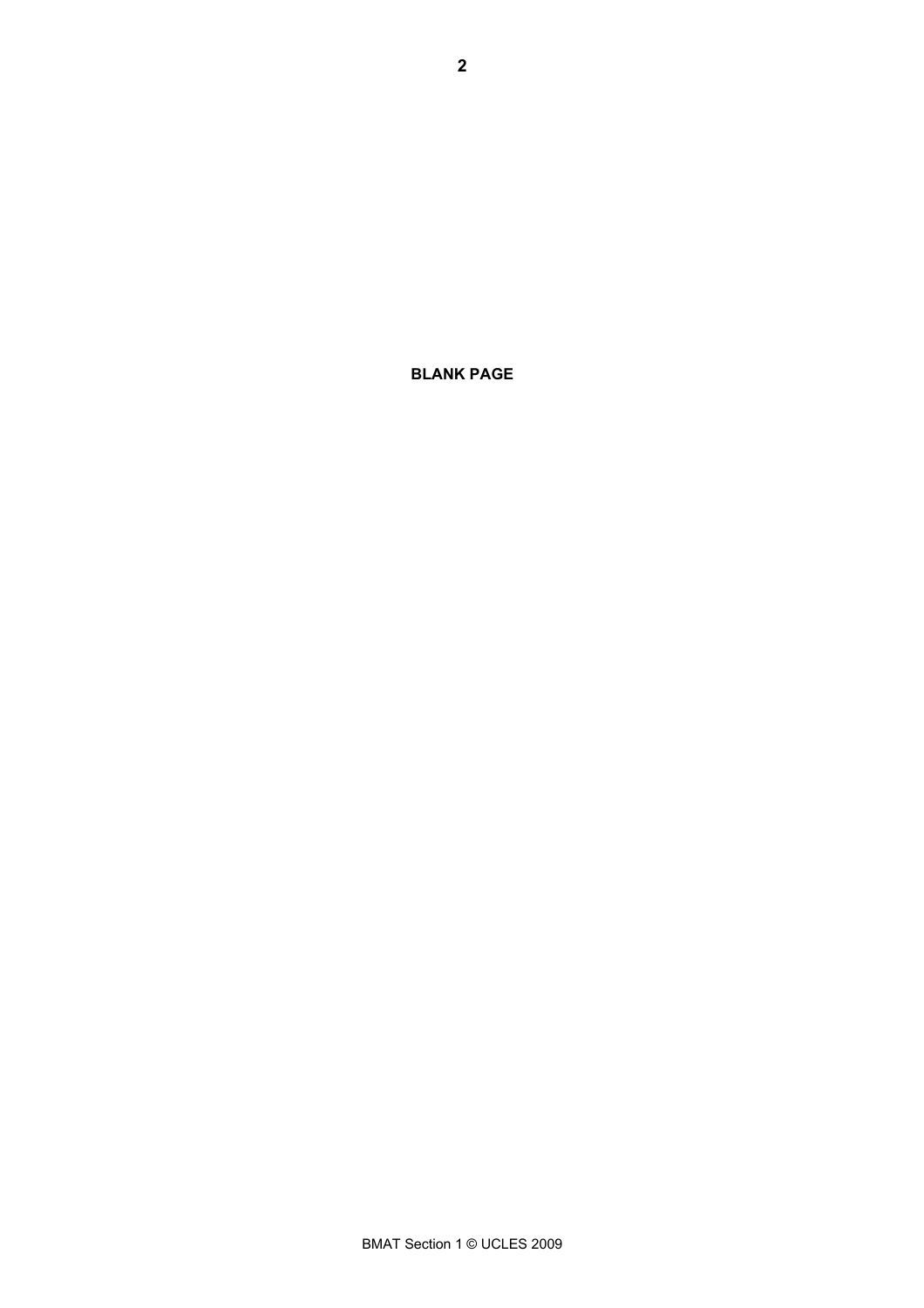The graph below is a cumulative plot of the length of reigns of British kings or queens from 1066 to the present. The vertical axis shows the number of monarchs who had reigned for less than the number of years plotted on the horizontal axis.



How many monarchs reigned for 20 years or more but less than 40 years?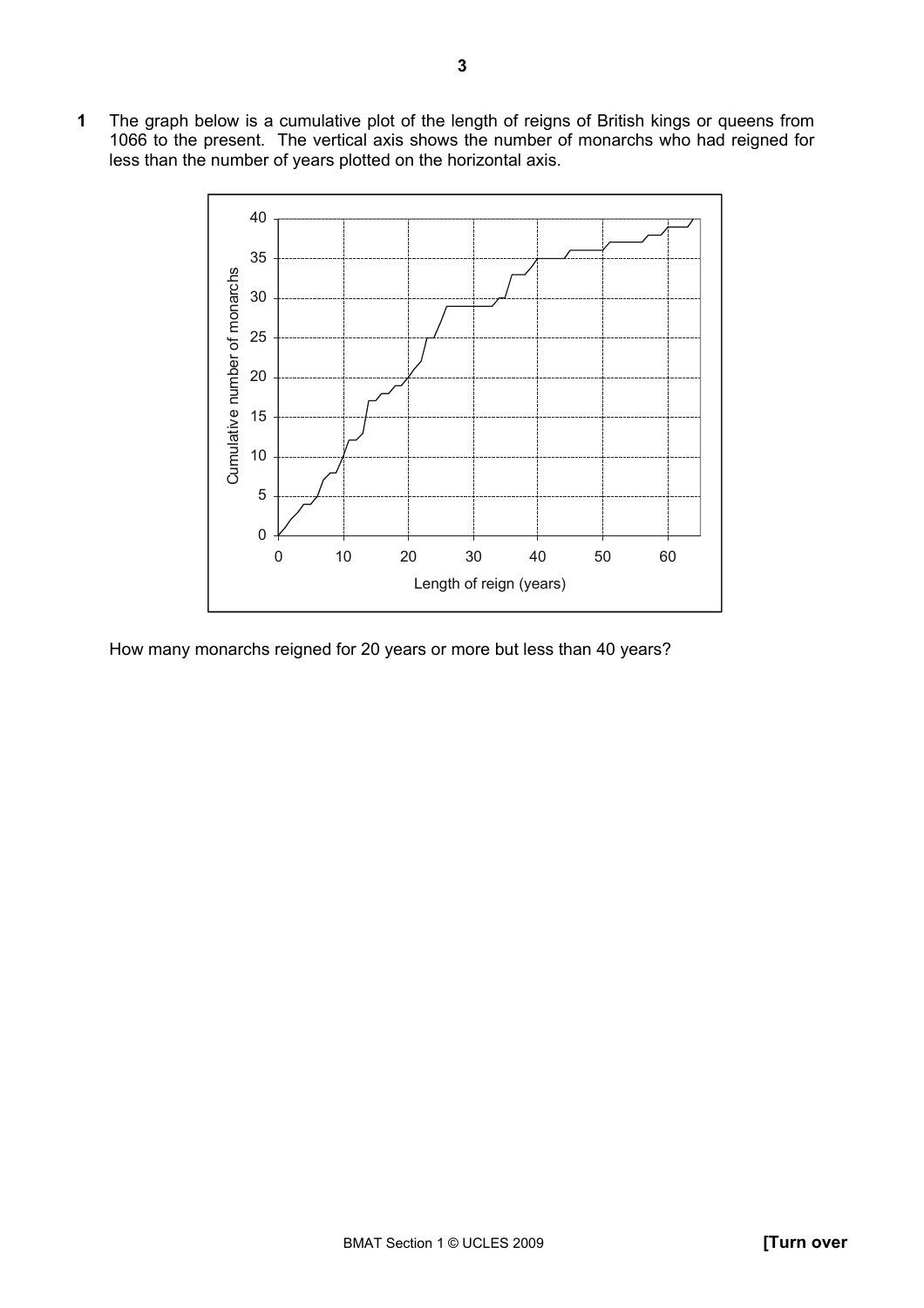# **Home vs. Hospital**

**4** 

Where would you rather give birth to your baby?

Cosily by the fire - or in a hi-tech room? One midwife to hand - or a team of experts on standby?

## **By Sophie Goodchild**

The news that the Health Secretary wants more women to give birth at home will outrage clinicians, but delight the natural birth lobby, who say the delivery of babies has shifted too far in favour of 'medicalisation'.

The debate amongst feminists over whether childbirth should take place away from the hi-tech environment of the labour ward or surrounded with as much pain relief and medical intervention as possible has divided women for decades.

The above issue, presented as it is, implies which one of the following?

- **A** The Health Secretary is wrong to encourage women to give birth at home.
- **B**The highest levels of pain relief and medical intervention are not possible away from a labour ward.
- **C** Cost cutting is at the heart of the Health Secretary's enthusiasm for home births.
- **D Feminists are strongly opposed to the medicalisation of childbirth.**
- **E** Mothers and their babies progress better when childbirth takes place in a hospital.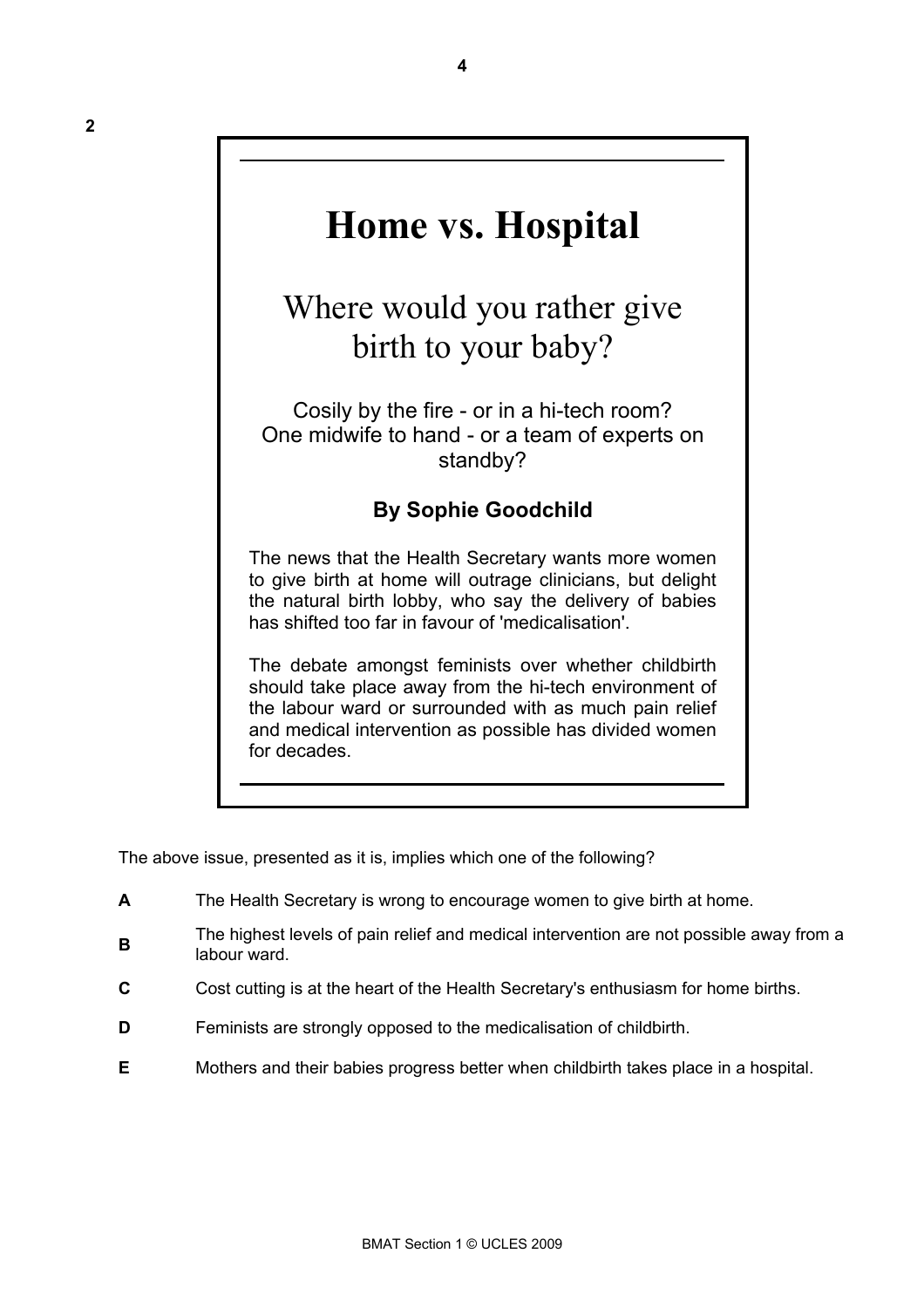**3** I recently asked four members of my class to draw bar charts of some data that we collected. Every student managed to produce a bar chart, but they all drew exactly two bars at the wrong height on their graph. I drew the correct bar chart from the data. Unfortunately, I didn't label any of the charts so I now donít know which one is the correct one.

Which graph correctly represents the data that we collected? (All of the graphs are drawn to the same scale.)

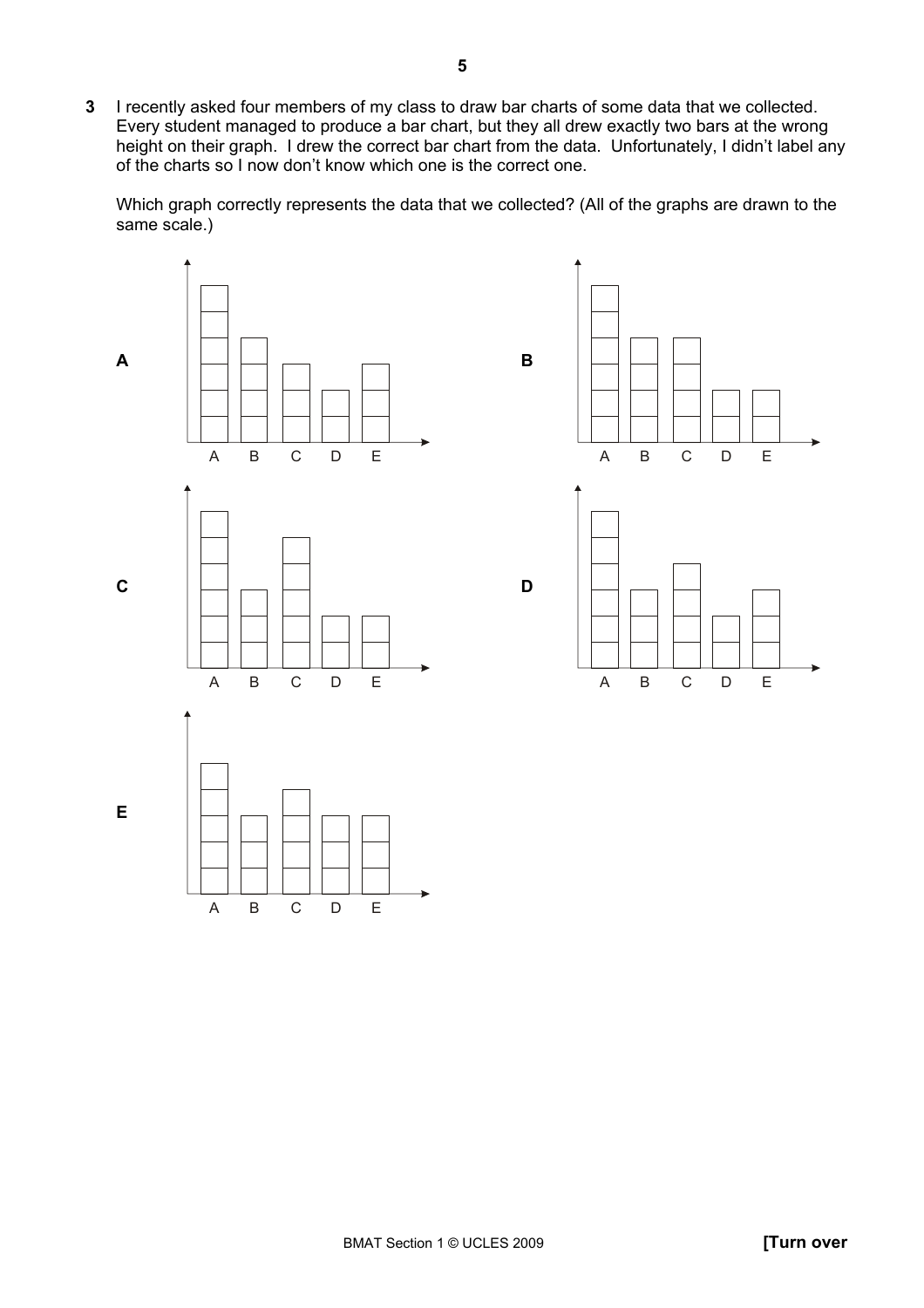**4** Last winter, heavy snowfalls prompted criticism of the Government for failing to ensure that the country is prepared for severe weather. Billions of pounds were lost to businesses through workers being unable to make their journey to work during a week of heavy snowfall. Others felt that these costs should be accepted philosophically. Given that the likelihood of a prolonged period of heavy snow in the UK is very low, it could be said that the high cost of investing in preventative measures would be unreasonable. Governments have to make an assessment of the probability of the event occurring, the cost of preventative measures and the cost of the event happening. In some cases the cost of preventative measures is too high when the risk is low. The recent severe weather is one such case. One might also consider the threats of pandemics such as bird flu, or asteroids hitting the earth, both of which might be considered 'low risk but high cost.'

Which of the following best expresses the main conclusion of the argument above?

- **A** The Government has a responsibility to assess risks and costs of possible events.
- **B**The Government was right not to spend heavily on precautions against prolonged snowfall.
- **C**<sub>The Government should be spending more to protect us against pandemics and</sub> asteroids.
- **D** The Government should have spent more on precautions against prolonged snowfall.
- **E**The Government should compensate businesses for the billions of pounds lost during a week of snow.
- **5** On a recent train journey I was drawn into a conversation by an elderly couple who were keen to tell me all about their grandchildren.

Although proud of them all, their one complaint was the constant expense of buying birthday presents. There is at least one birthday amongst the grandchildren every calendar month, and April is particularly expensive for them because it sees the birthdays of three of the five pairs of twins.

I remember them saying that they have exactly twice as many granddaughters as grandsons, but after they had left the train I realised that they hadn't told me how many grandchildren they have in total.

Assuming that any pair of twins would share the same birthday, what is the minimum number of grandchildren they have?

- **A** 15
- **B** 18
- **C** 19
- **D** 20
- **E** 21
- **F** 24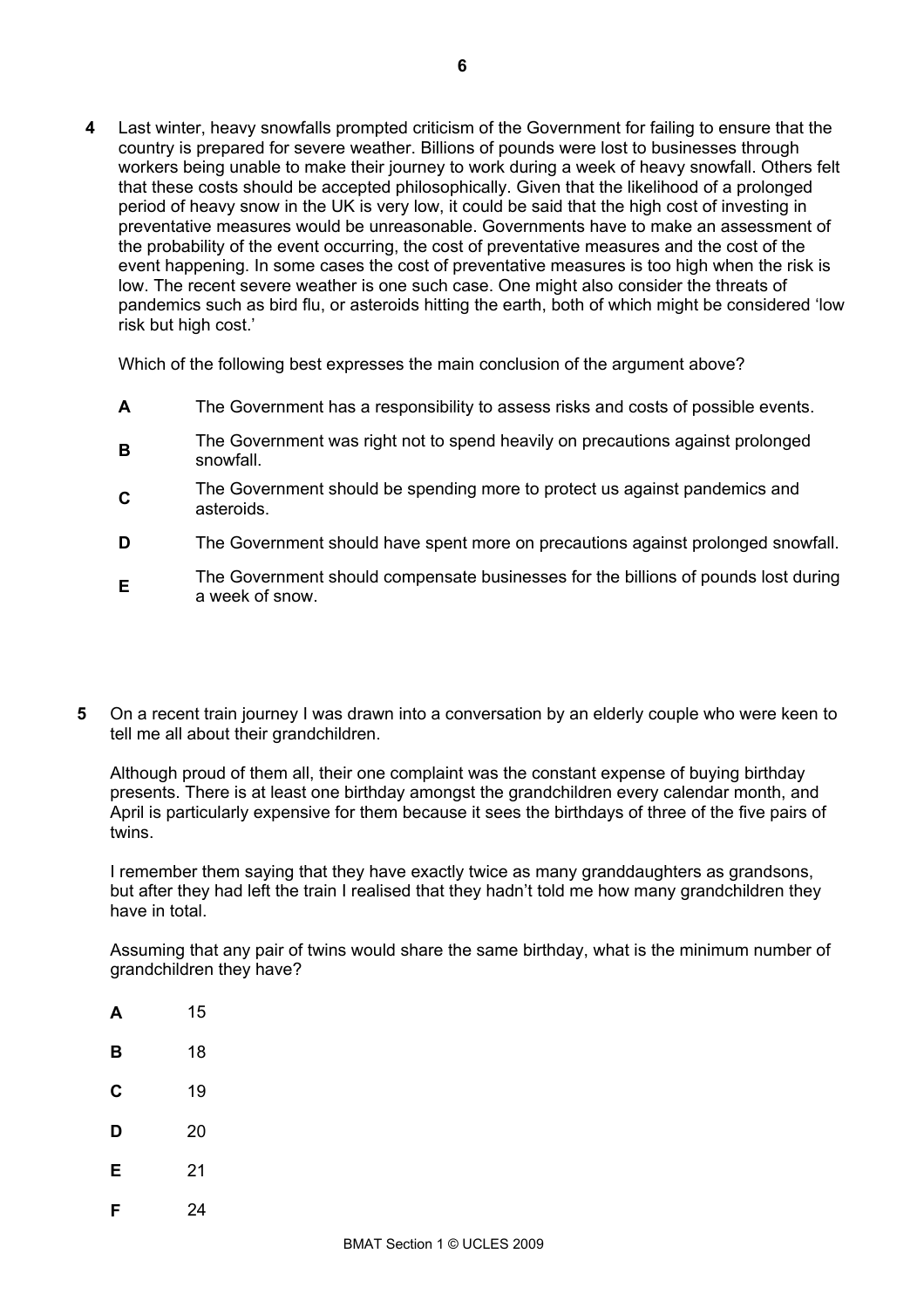Which of the following identify/indentifies a weakness in the above argument?

- **1** More young people may use ecstasy if there were no campaigns about its dangers.
- **2** The argument assumes that horse riding should not be considered too dangerous.
- **3** There may be fewer young people using ecstasy than engaging in horse riding.
- **A** 1 only
- **B** 2 only
- **C** 3 only
- **D** 1 and 2 only
- **E** 1 and 3 only
- **F** 2 and 3 only
- **G** 1, 2 and 3
- **7** I have three choices for my membership of the local sports club. The details of the memberships are as follows:

| Membership type | Membership fee per<br>vear | Times allowed | Hire of equipment |
|-----------------|----------------------------|---------------|-------------------|
| Gold            | £100                       | All day       | £0.50 per time    |
| Silver          | £80                        | $9am - 5pm$   | £1 per time       |
| <b>Bronze</b>   | £70                        | $9am - 5pm$   | £3 per time       |

I currently have a Bronze membership and I know the number of times that I will need to hire equipment in the coming year. I am considering changing to either Gold or Silver membership. If I did, the total cost for either would be the same.

How much can I save in the coming year by changing my membership?

- **A** £30
- **B** £40
- **C** £70
- **D** £80
- **E** £120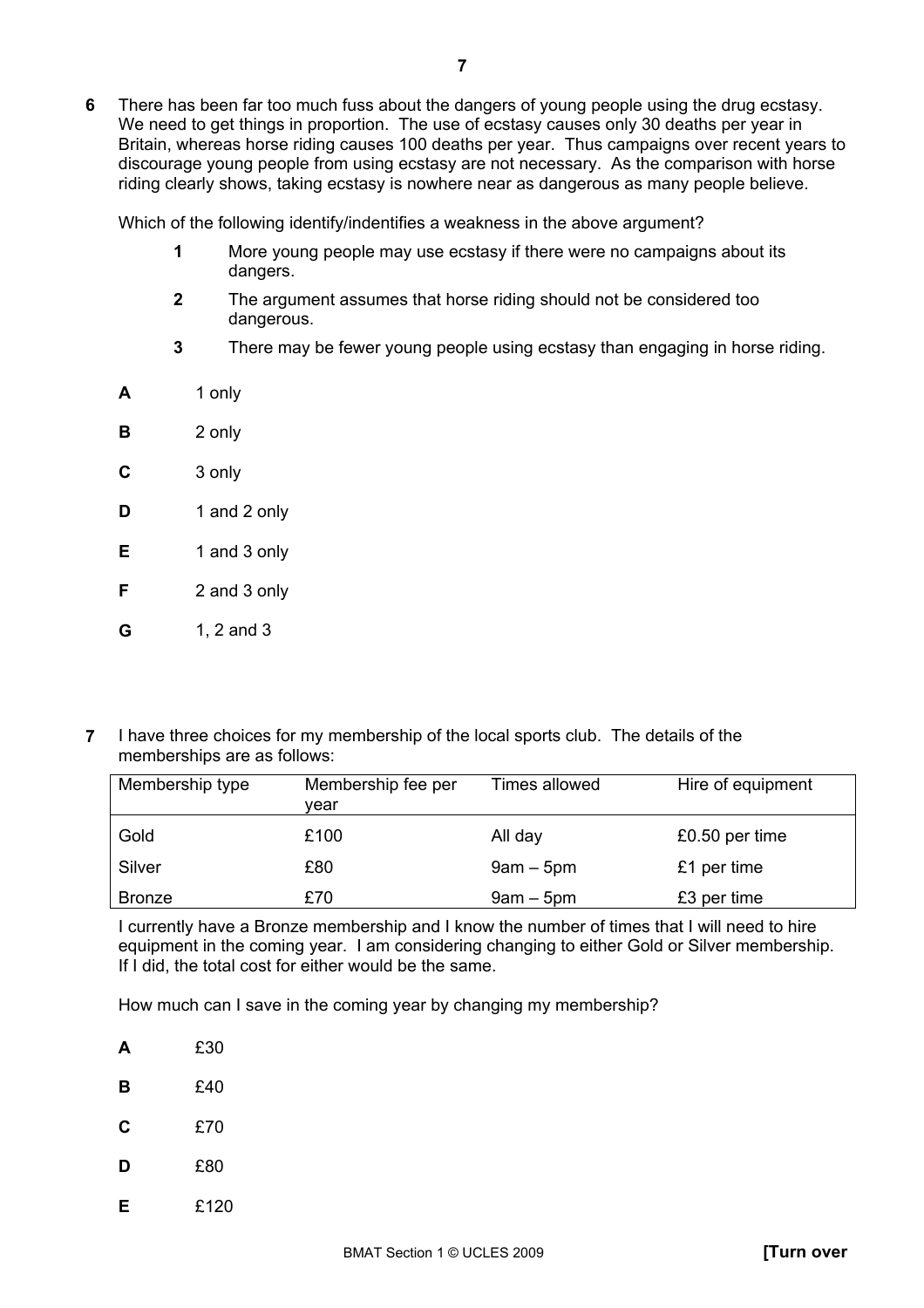#### **Questions 8 - 10 refer to the following information:**

#### **UNREPORTED CRIME A survey by Lynne Featherstone**

On the basis of both anecdotal and documented evidence that many crimes are not reported to the police, I undertook a survey to provide a snapshot of the level of the non-reporting of crime. In doing so I was particularly interested in why people did not report crimes to the police and what these reasons show about the level of public confidence in the police service.

#### **Survey**

The questions on the reporting of crime were included in a wider survey on crime and disorder that was sent out to residents in a single north London borough during the second half of last year.

Respondents were asked whether they had been a victim of or witness to a crime in the last year, and if they answered 'yes', whether they reported it to the police. Those who answered 'no' were asked why they did not report the crime to the police. Those who answered 'yes' were asked whether they were satisfied or not with the speed of the police response and the follow-up work by the police afterwards.

2093 replies were received, according to which the following findings were recorded:

- Of those who responded, 1119 experienced or witnessed a crime in the last year (54%).
- Of these, 421 did not report the crime to the police (38%).
- Of those who did not report the crime, 215 did not do so because they lacked confidence in the police for one reason or another.
- Of those who did not report the crime, 133 did not do so because they thought the crime concerned was not important enough.
- Of those who did report it, 224 were not satisfied with the speed of the police response while 324 were not satisfied with the work of the police to follow up the report.

**Base your answers on the assumption that the respondents in the survey are and remain representative of the resident population of the borough, and that they respond to questions truthfully.** 

- **8** If a typical resident experienced or witnessed a crime but did not report it, the probability that he or she thought it was insufficiently important would be:
	- **A** Less than 0.25
	- **B** Greater than 0.25 but less than 0.33
	- **C** Greater than 0.33 but less than 0.5
	- **D** 0.5 or higher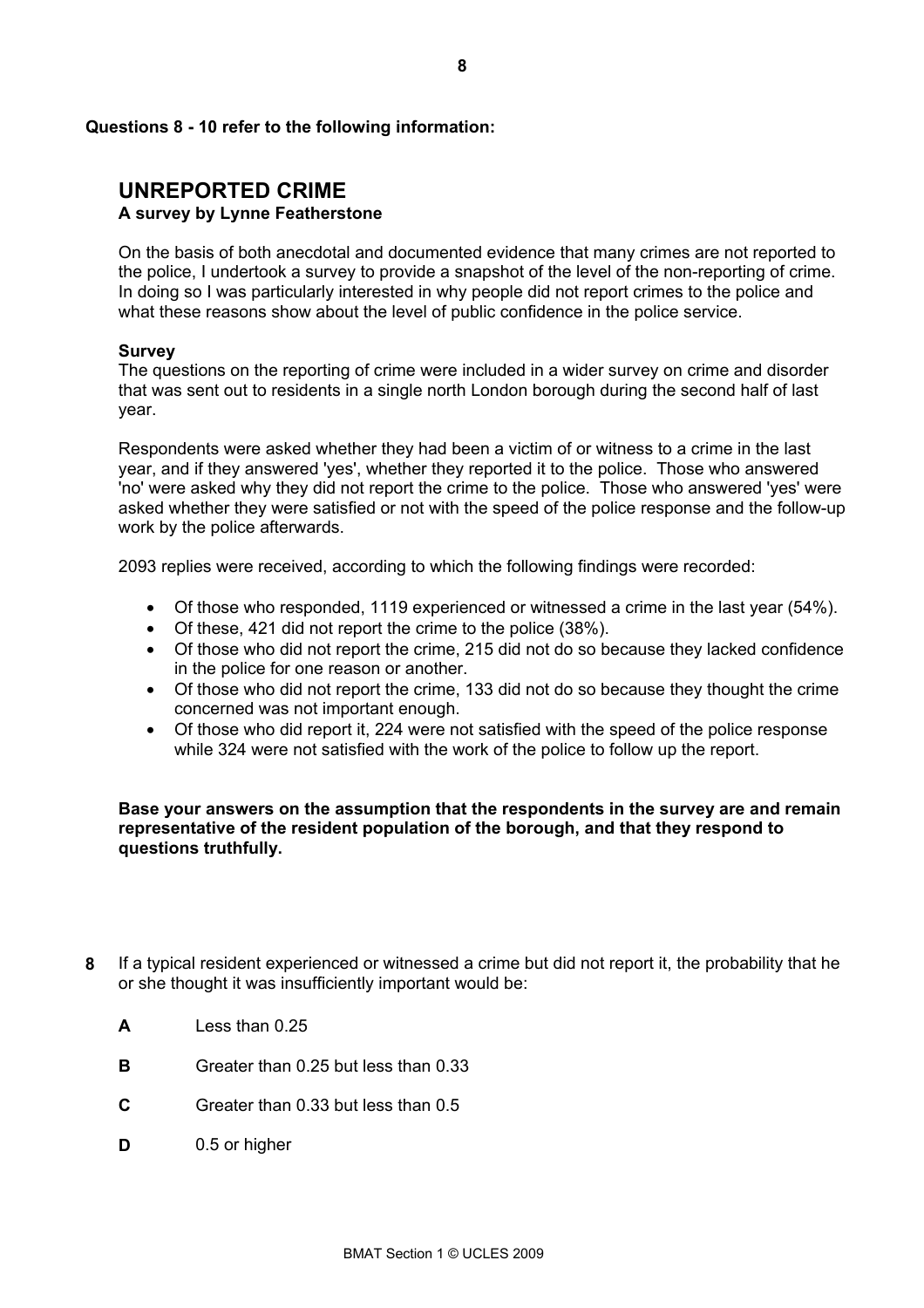- **9** Which of the following can reliably be inferred from the figures, and from the responses and reasons given by the residents?
	- **1** If a resident who reported a crime in the past year witnesses or experiences a crime in the coming year, there is at least a 50% chance that they will not report it to the police.
	- **2** The majority of residents in the borough are dissatisfied with the police response to reported crime, and/or lack confidence in the police.
	- **3** Of those who reported a crime in the past year, over 120 gave more than one reason for saying they were dissatisfied with the police response.
	- **A** 1 only
	- **B** 2 only
	- **C** 3 only
	- **D** 1 and 2 only
	- **E** 1 and 3 only
	- **F** 2 and 3 only
	- **G** None of the above
- **10** Which of the following possible explanations of why people didnít report crime would be best supported by the results of the survey?
	- **A** failure by the police to deal with many crimes reported in previous years
	- **B unusually high incidence of crime in that particular part of London**
	- **C** belief among residents that most of the crimes would be drug related
	- **D the possibility that some of the crimes were against other criminals**
	- **E** increasing amounts of paperwork and bureaucracy in the police force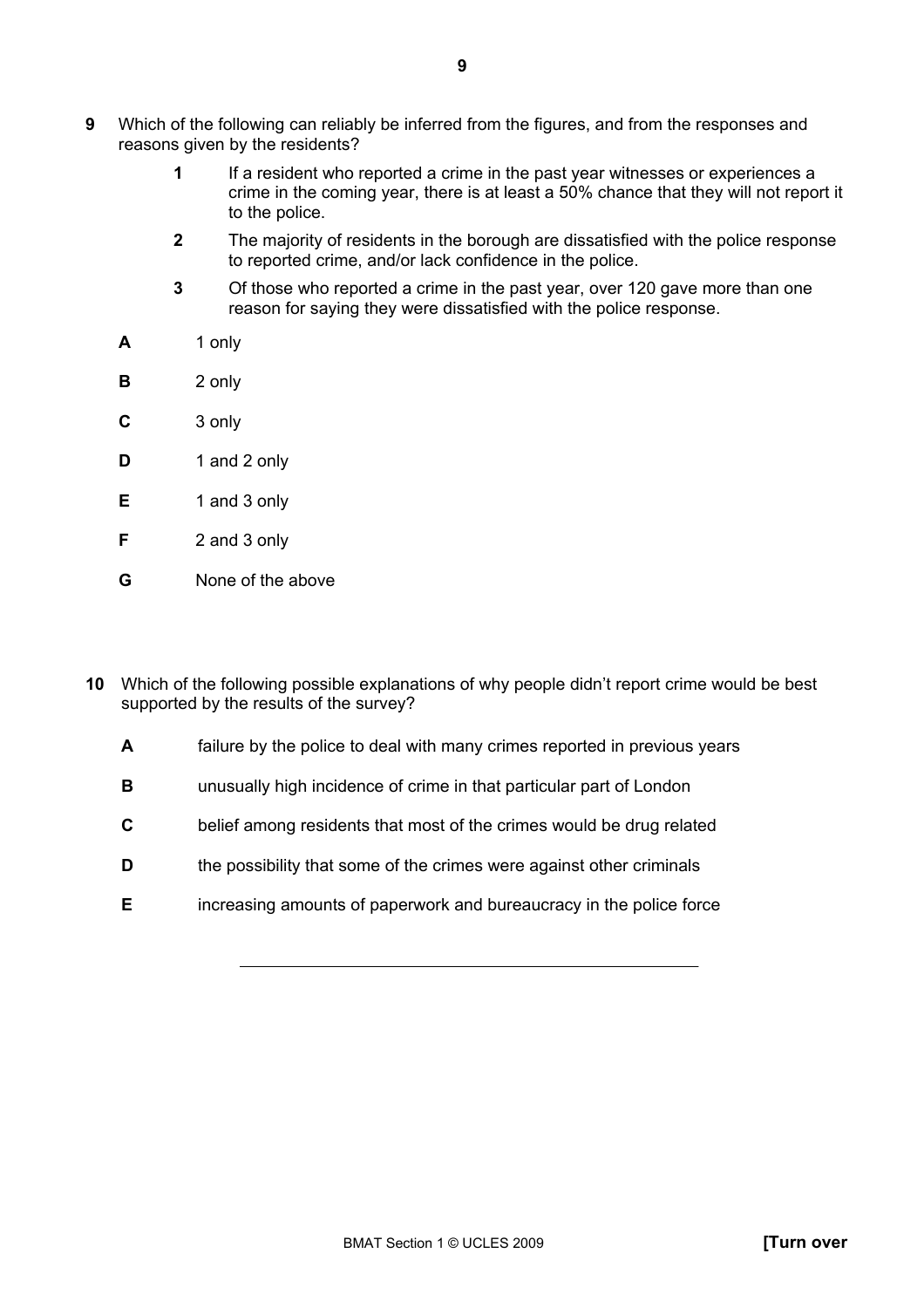**11** The Penguin Theatre Group is designing a brochure to publicise their new production. The brochure will be made from a single sheet of paper which will be folded exactly in half twice, the final shape being a right angled triangle as shown below:



Which one of the following shapes could be the piece of paper from which the brochure is folded?

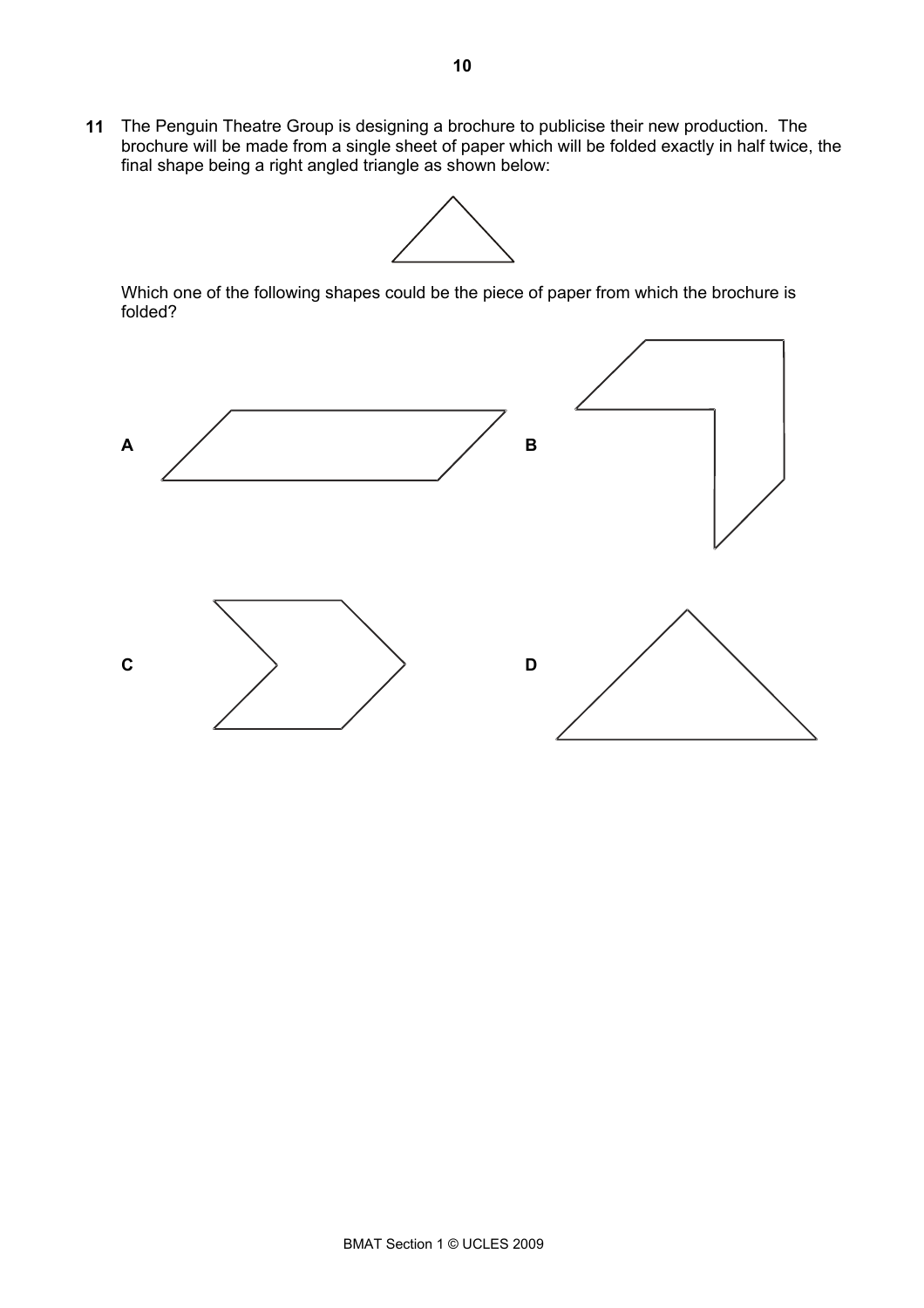**12** A magic pill that makes you slim with no side effects would be the 21<sup>st</sup> century's 'goose that laid the golden egg'. With 13 million people forecast to be obese by 2010, the market for a miracle cure is huge. Consumer groups are concerned, however, that "slimming pills" are at best expensive and useless, as they will not have any effect unless people also reduce their intake of food. At worst they can cause side effects and be addictive. People who are worried about their weight often fail to be cautious about what looks like a miracle cure. So why are manufacturers allowed to sell these pills and make grand claims for their effectiveness? Because most slimming pills are not licensed as medicines and so are not subject to strict controls: they are controlled by food regulations. The government should act now to protect people from their own ignorance, and make slimming pills subject to the same strict controls as medicines.

Which of the following, if true, most weakens the argument in the passage above?

- **A** People waste their money on many products besides slimming pills.
- **B** The government is introducing legislation for slimming pills to carry clear warning labels.
- **C** The demand for slimming pills is likely to grow as people get fatter.
- **D** Subjecting slimming pills to strict regulation would be a cost to the taxpayer.
- **E** Most people who take slimming pills do not also control their food intake.
- **13** I have two bags of marbles. I know that at least one of the bags contains marbles of only one colour.

I take one marble from the left hand bag, and put it into the right hand bag. I then take a marble from the right hand bag and put it into the left.

I then tip the marbles out of the right hand bag and see that half the marbles are green and half of them red.

Which two of the following statements could **not** both be true?

- **1** The left hand bag started off with more than two marbles in.
- **2** The right hand bag started off with more than two marbles in.
- **3** The left hand bag started off with marbles of only one colour in.
- **4** The right hand bag started off with marbles of only one colour in.
- **A** 1 and 2
- **B** 1 and 3
- **C** 1 and 4
- **D** 2 and 3
- **E** 2 and 4
- **F** 3 and 4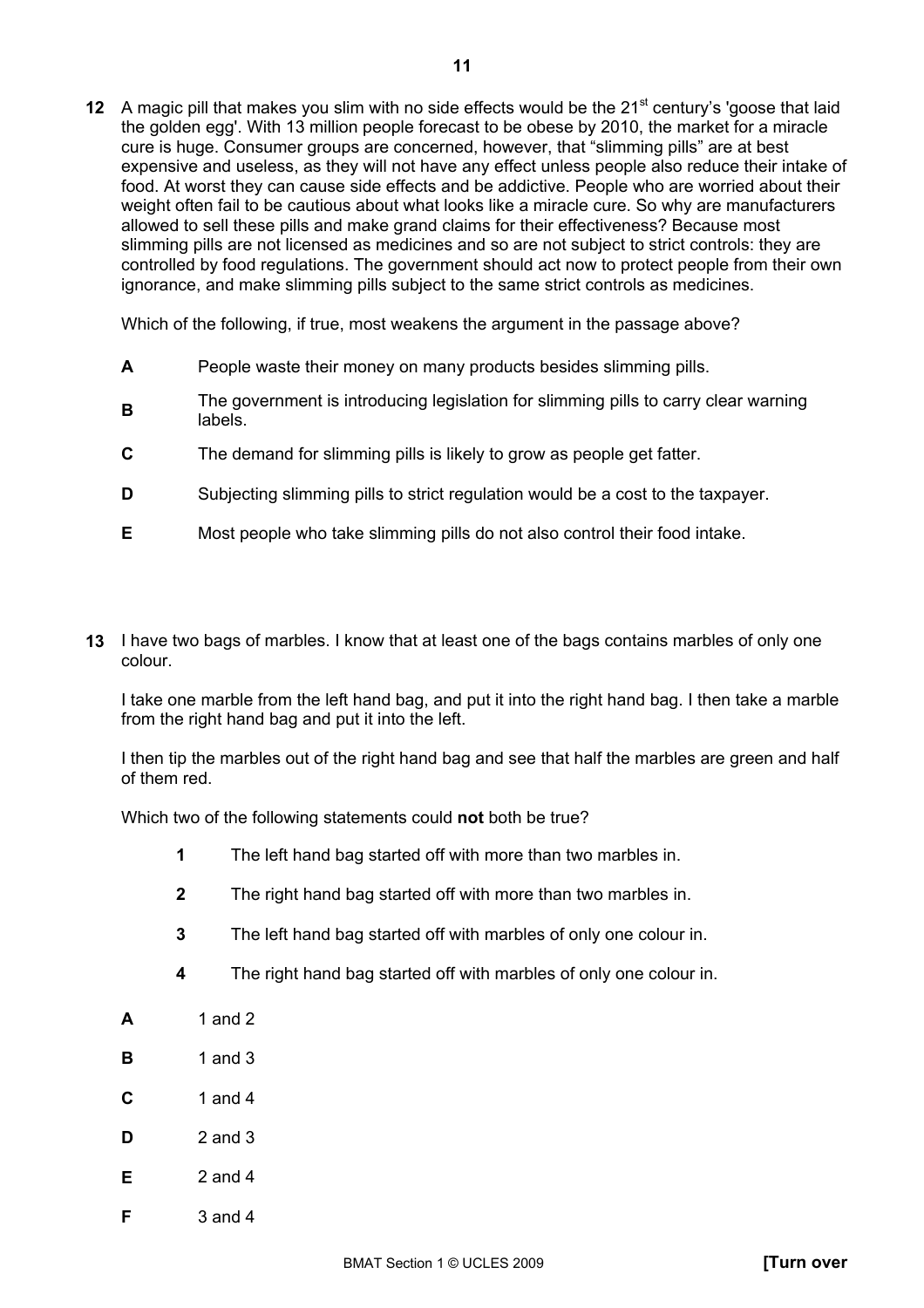**14** A Welsh police station has incorporated 'colour psychology' into the design of its cells with the intention of improving the success of interrogation. As well as glass doors thought to reduce claustrophobia, a particular shade of yellow has been used which is said by psychologists to have a positive, calming, mood enhancing effect. Similarly royal blue has been used, as evidence suggests that it enhances communication.

What assumption underlies the police's decision to use this colour scheme?

- **A** That people will be more likely to reveal the truth in interrogation if they feel more at ease.
- **B**That psychologists have full knowledge of what actually happens in the interrogation process.
- **C** That colour psychology is the best way of calming a suspect held for interrogation.
- **D** That it is important not to unnecessarily intimidate people held for interrogation.
- **E**That good interrogation technique is not as important as the environment in which is occurs.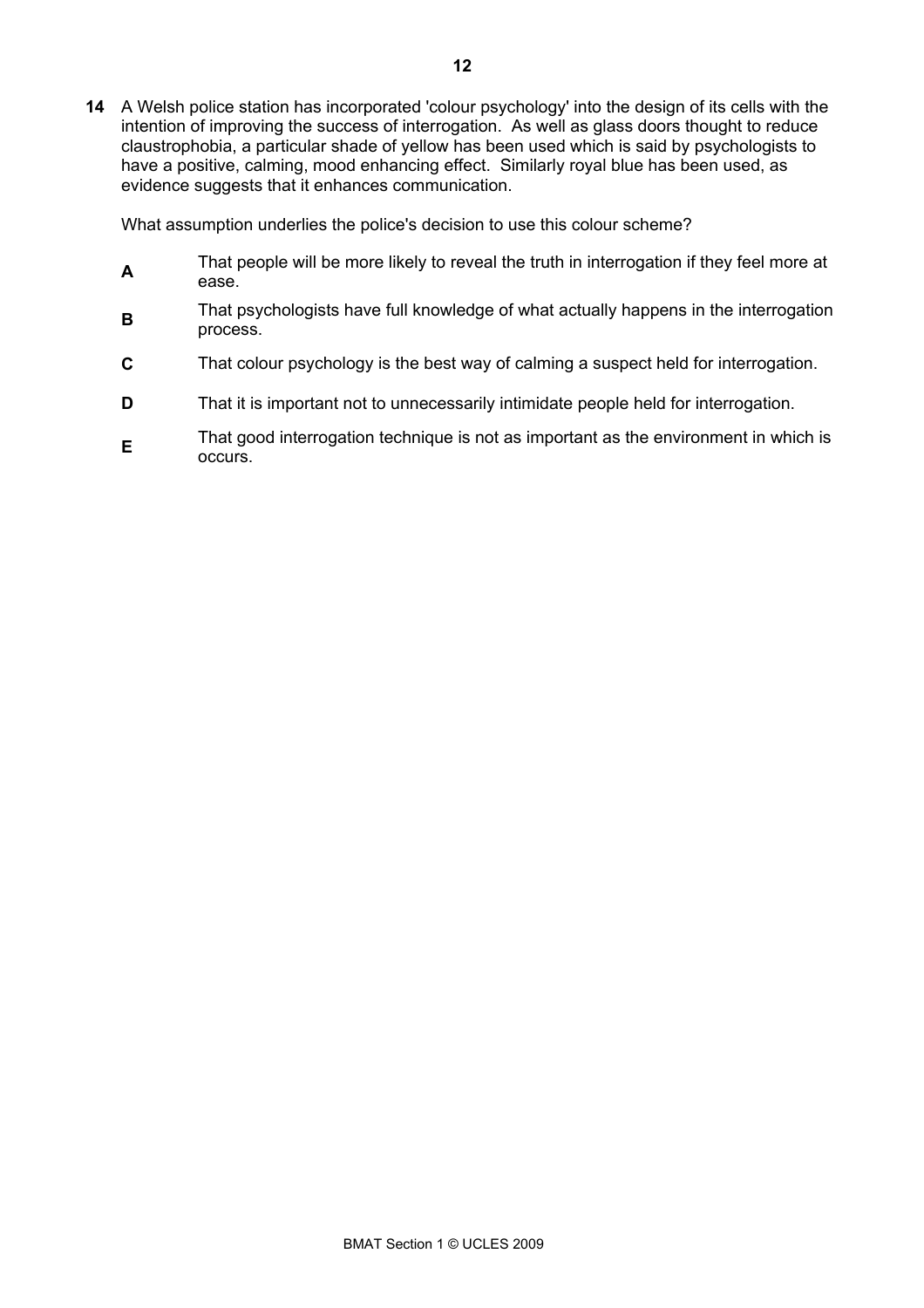| CP        |           |           | <b>BM</b> |           | VH        | LE        | <b>JS</b> |           | <b>MD</b> |
|-----------|-----------|-----------|-----------|-----------|-----------|-----------|-----------|-----------|-----------|
|           | <b>WS</b> | PL        |           |           |           | <b>TD</b> |           |           |           |
|           | CE        |           |           |           |           |           | <b>OW</b> |           |           |
|           |           | <b>SP</b> |           |           |           | <b>DS</b> |           |           |           |
|           | EK        | <b>AD</b> |           | <b>JS</b> | <b>FR</b> |           | TB        |           |           |
|           |           |           |           |           | <b>SP</b> |           | <b>BM</b> |           |           |
| <b>BM</b> |           |           |           |           |           |           |           |           | <b>OA</b> |
|           |           |           |           |           |           |           |           | <b>AD</b> |           |
|           | <b>RJ</b> | <b>NT</b> |           | GT        |           |           |           | LE        |           |
| <b>CP</b> | <b>FR</b> |           |           |           | <b>MH</b> |           | <b>RJ</b> |           |           |

15 Today is our village's fund-raising Fun Day. This is the current state of the "Treasure Hunt", in which entrants put their initials in their chosen square(s).

I have just paid for two squares. I will choose two squares that do not touch each other or any of the squares already taken, either horizontally, vertically or diagonally.

How many different pairs of squares are available to me?

**A** 13 **B** 14 **C** 17 **D** 18 **E** 21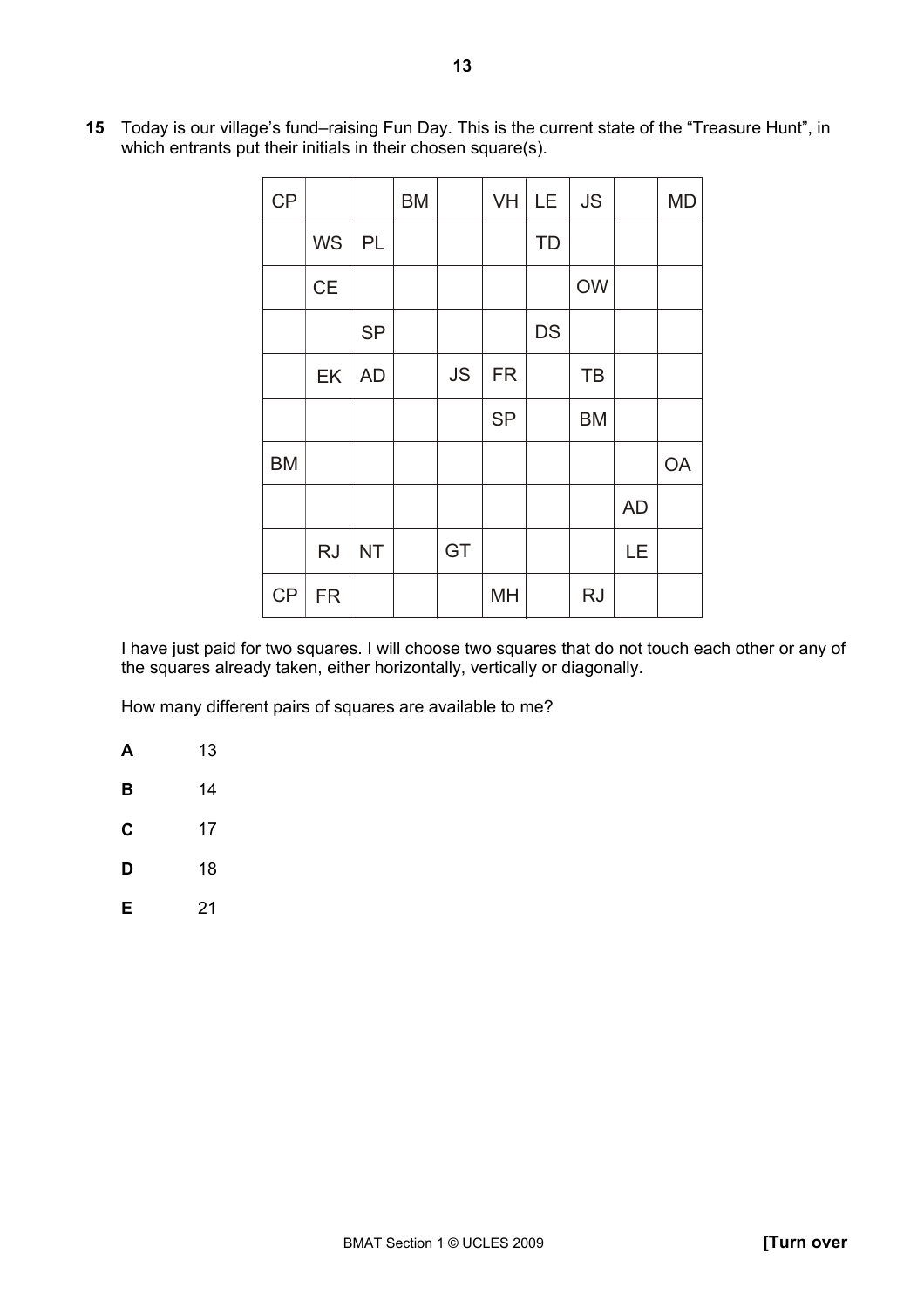#### **Questions 16 - 20 refer to the following information:**

In the Beijing Olympics, in 2008, China claimed to have come out top of the medal rankings on the basis that it won the most *gold* medals.



Fig 1: Top five nations: gold medals only

The USA contested this on the grounds that it won the most medals, gold, silver and bronze counting one each.



Figure 2: Top five nations: all medals equally weighted

But arguably neither of the above methods of counting gives an accurate picture of relative achievement. The fairest system would be *weighting* the medals, as follows, and/or comparing the medals won against population or national wealth.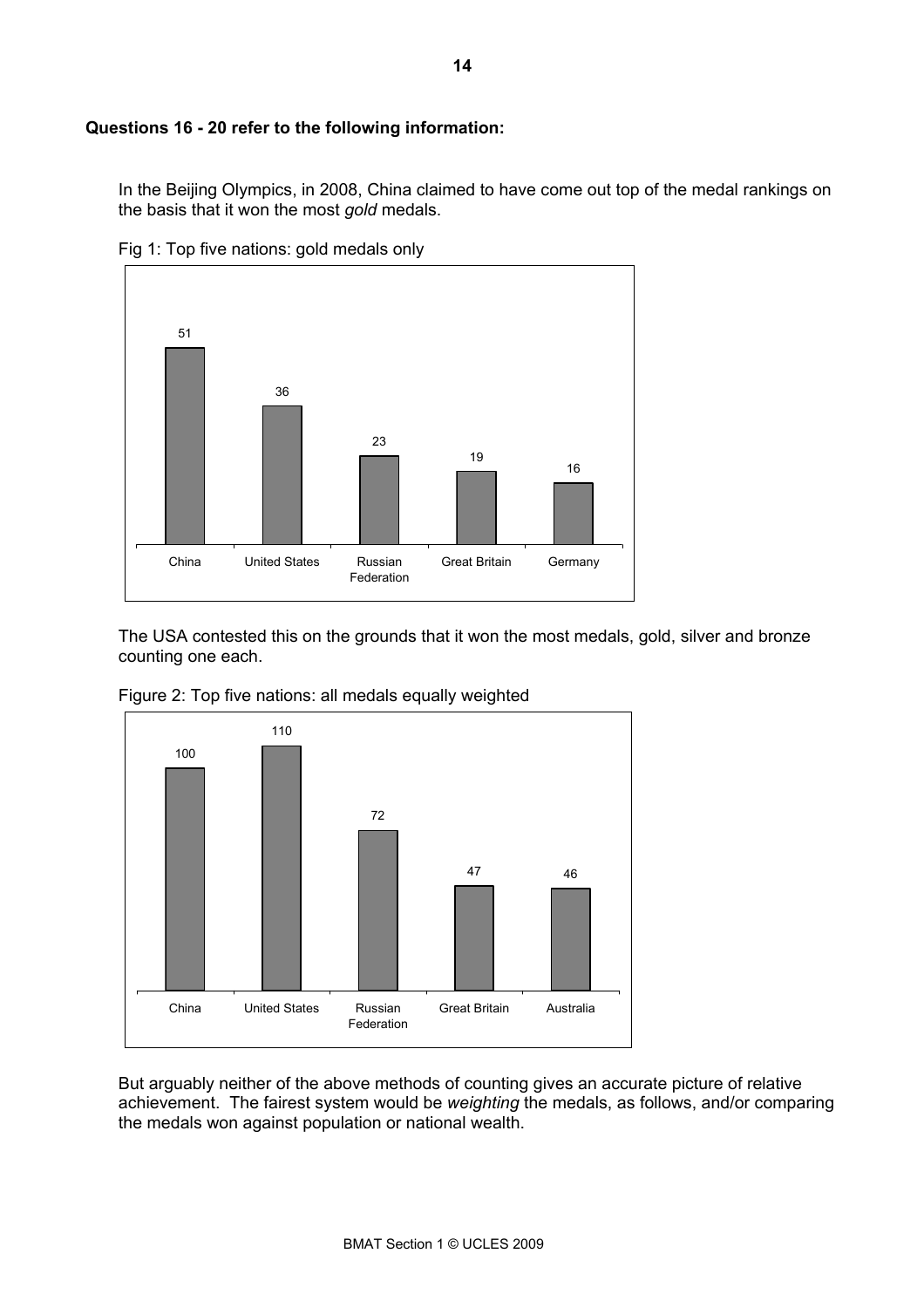

Fig 3: Medals weighted: gold 3, silver 2, bronze 1

Fig 4: Medals weighted (gold 3, silver 2, bronze 1) per million population



- **16** How many silver and bronze medals respectively did the USA win in the 2008 Olympics?
- **17** Using the information given, what was the minimum number of silver medals that could have been won by Australia?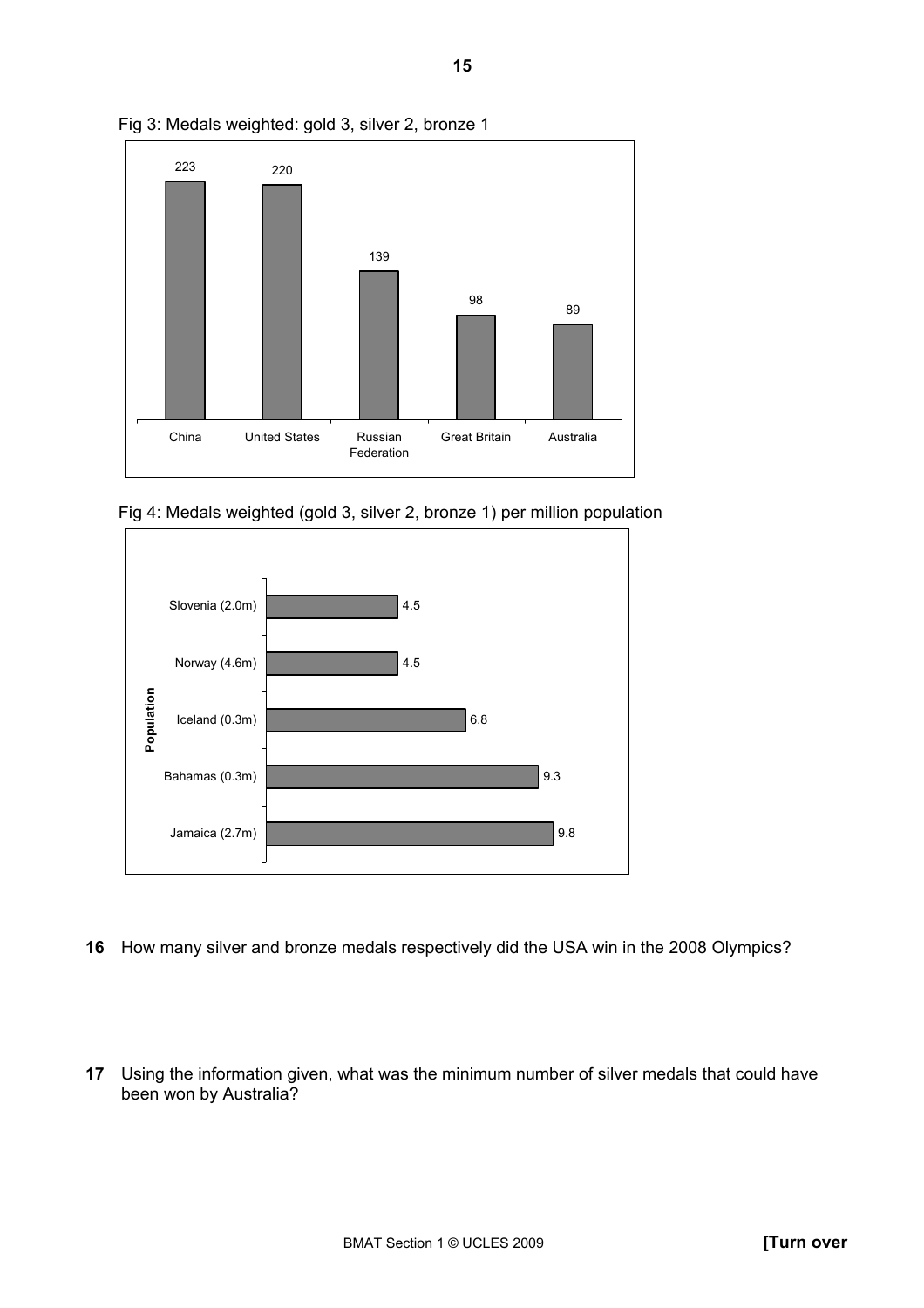- **18** Great Britain came 4<sup>th</sup> in the ranking on all three methods of counting (figs 1 3). If the ranking had been based on the proportion of gold medals to all medals, among China, the USA, the Russian Federation and Great Britain, where would Great Britain have ranked?
	- $A$  1<sup>st</sup>
	- $B$   $2^{nd}$
	- $C = 3<sup>rd</sup>$
	- $\mathbf{D}$   $4^{\text{th}}$
- **19** Which of the following is/are *possible* given the data in Fig 4?

In the 2008 Olympics:

- **1** Norway won 3 gold and 5 silver medals.
- **2** Iceland won 3 medals.
- **3** Slovenia won 6 medals, including one gold.
- **A** 1 only
- **B** 2 only
- **C** 3 only
- **D** 1 and 2 only
- **E** 2 and 3 only
- **F** 1 and 3 only
- **G** 1, 2 and 3
- **20** Great Britain's population is 62 million, the population of the US is 306 million, and the population of the Russian Federation is 142 million.

If these countries had been added to Fig 4, which of the following would be correct:

- **1** Great Britain rank below Slovenia but above the USA.
- **2** The Russian Federation won the equivalent of less than 1 bronze medal for every million of its population.
- **A** 1 only
- **B** 2 only
- **C** both 1 and 2
- **D neither** 1 nor 2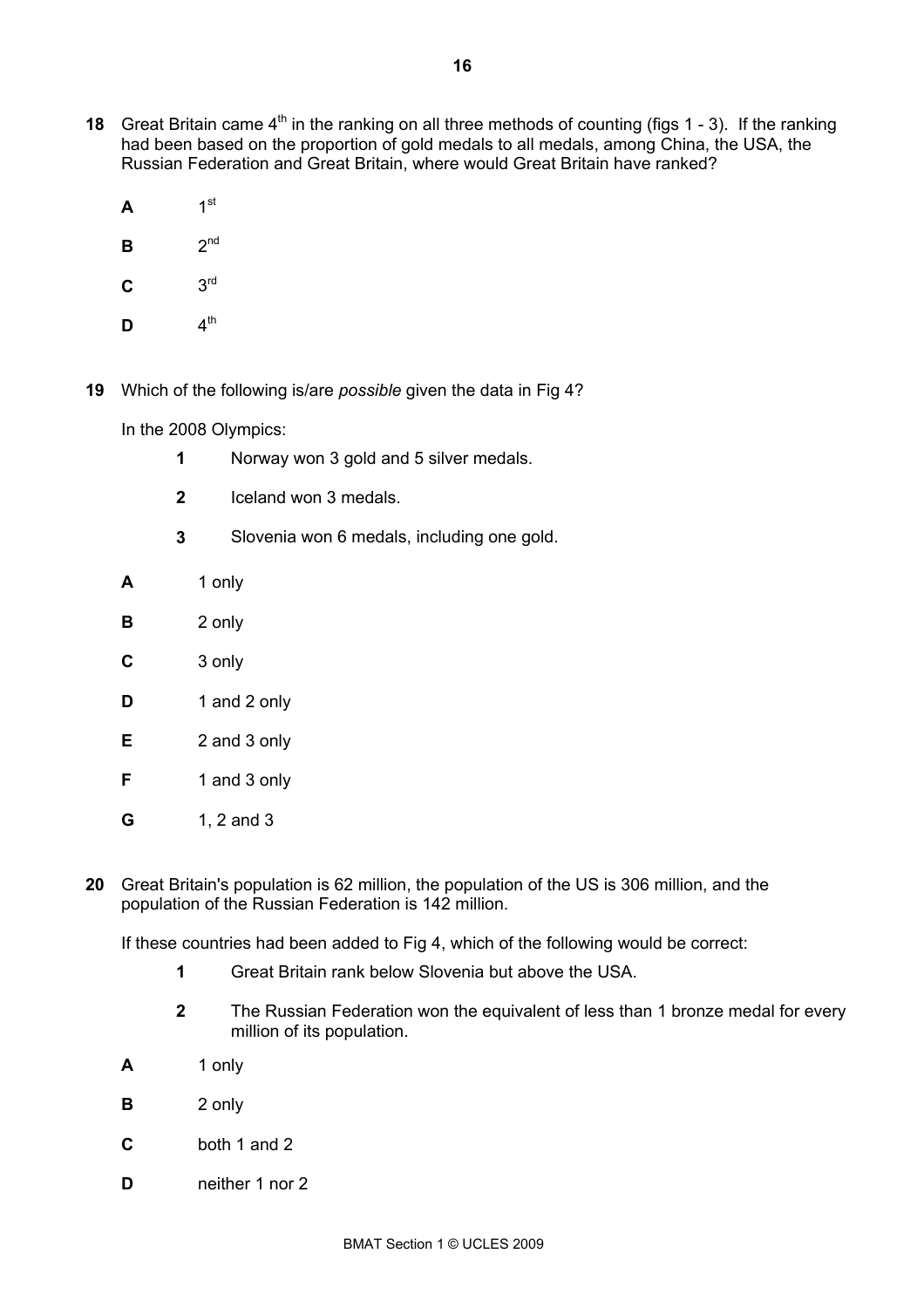**21** Maria, a malnourished patient has a regime which requires her to take a drink with her meal at lunchtime which contains 4.0 Joules in 500ml of solution. The drink is made up by adding a powdered energy supplement to water. The supplement contains 2.0 Joules per 100g powder. The change in volume of the water on adding the supplement is negligible.

Nurse Delgado has, left over from made up drinks from other patients, 200ml of drink containing the same supplement which has an energy value of 1.5 Joules and 400ml with an energy value of 2.0 Joules.

If she adds 300ml of the second drink to the first to make it up to 500ml, how much of the supplement powder must she add to make Maria's drink the correct strength?

**22** Praise is an expression of recognition and a conferment of status. Recognition and status are important factors in our self esteem and well being. No matter how well paid someone is, if their efforts are never acknowledged the cash will not quite compensate. By the same token, someone who feels recognised and appreciated will cheerfully put up with other inconveniences, including a less desirable income. The most valuable kind of praise is that which the recipient knows to be appropriate. Praise should only be given to the extent that it is deserved.

Which of the following are assumptions of the argument in the passage above?

- **1** People can accurately assess the recognition they deserve.
- **2** People who give praise can assess the level of praise which is deserved.
- **3** Promoting othersí self esteem is a duty which we all share.
- **4** Self esteem produces behaviour which benefits others as well as the individual.
- **A** 1 and 2 only
- **B** 1 and 3 only
- **C** 1 and 4 only
- **D** 2 and 3 only
- **E** 2 and 4 only
- **F** 3 and 4 only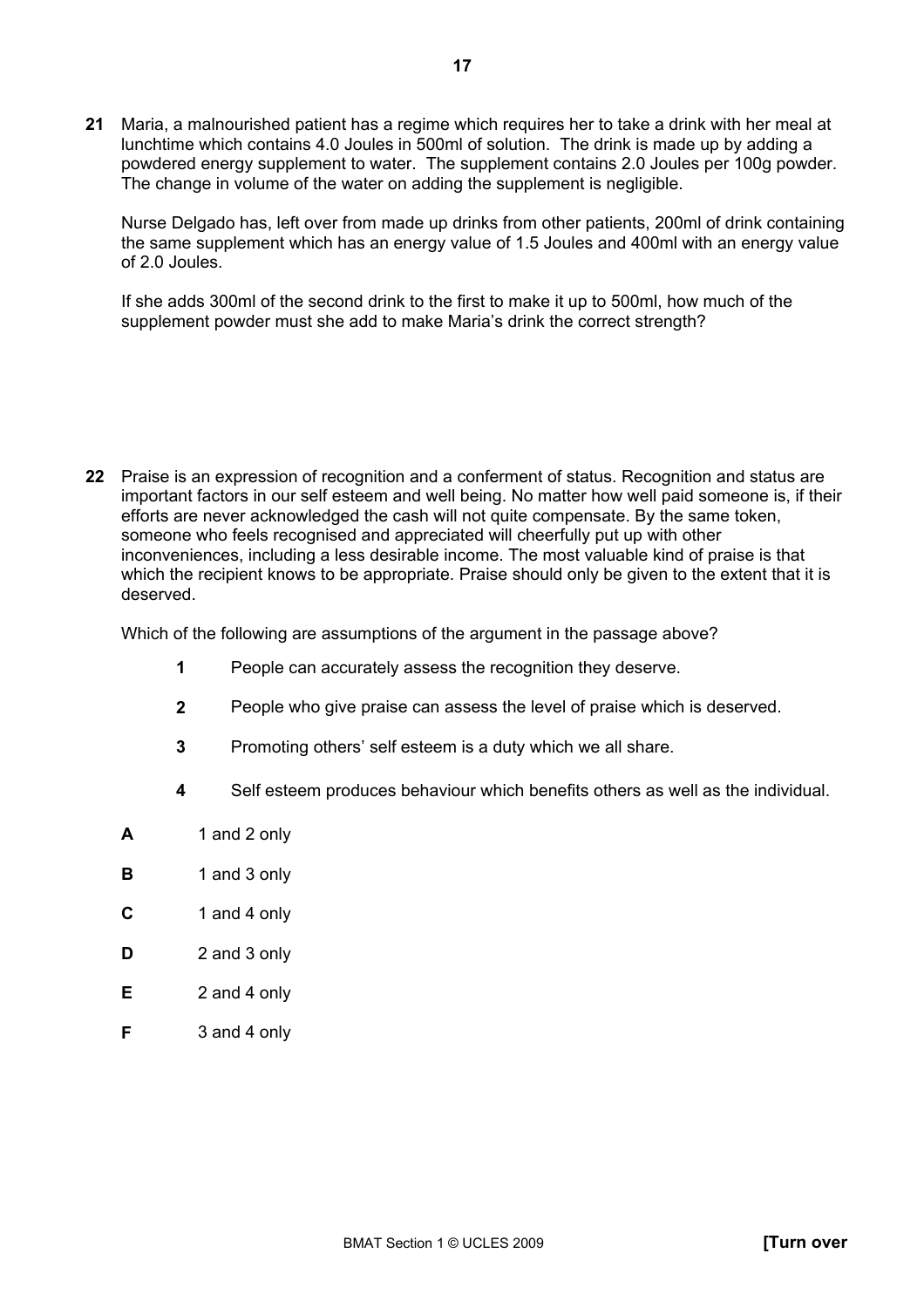**23** Each blood sample taken at a particular private clinic is given an 8-digit reference number.

#### Example: 12404360

This was the reference number of the 36th sample taken on  $4<sup>th</sup>$  September 1993 (124 means the 124th month of operation of the clinic, since opening in June 1983 month 001). The final digit is a security check digit, and has the value that makes the sum of the eight digits a multiple of ten.

Which one of these reference numbers could **not** have been assigned to a blood sample taken at this clinic?

- **A** 25431438
- **B** 26431437
- **C** 27431436
- **D** 28431435
- **E** 29431434
- **24** A campaign poster on public transport vehicles recently announced that 40% of teenage girls below the age of 16 who become pregnant were found to have been under the influence of alcohol at the time they had sexual intercourse.

Which of the following can reliably be inferred from the above statistic?

- **1** Young people who are underage drinkers are more likely to be sexually active than those who do not drink.
- **2** If there were stricter controls on the sale of alcohol to young people there would be fewer teenage pregnancies.
- **3** At least 40% of girls have consumed alcohol by the age of 16.
- **A** 1 and 2 only
- **B** 1 and 3 only
- **C** 2 and 3 only
- **D** 1, 2 and 3
- **E** None of the above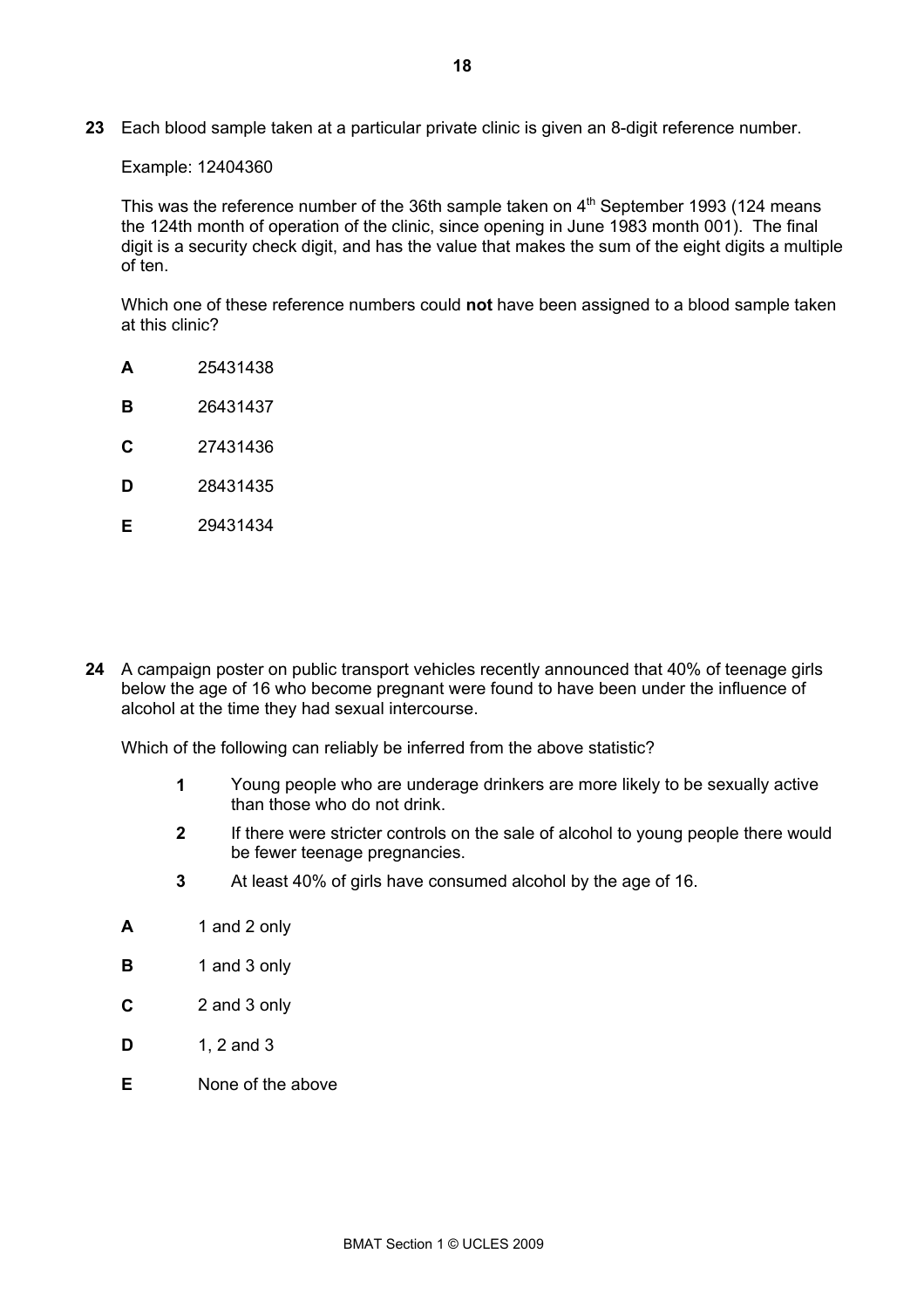|               | <b>Number</b><br>taking GCSE | % achieving 5 or more<br>A* to C grades | Number with special<br>educational needs | Absenteeism rate<br>(%) |
|---------------|------------------------------|-----------------------------------------|------------------------------------------|-------------------------|
| Casterford    | 202                          | 56                                      | 44                                       | 8.3                     |
| Shelley       | 61                           | 18                                      | 12                                       | 8.8                     |
| Castle        | 87                           | 40                                      | 12                                       | 9.1                     |
| Greendale     | 119                          | 76                                      |                                          | 7.4                     |
| St.Cuthbert's | 141                          | 70                                      |                                          | 6.6                     |

**25** The table below summarises GCSE results for five schools in a town.

A graph has been drawn which summarises this data but the graph has not yet been scaled or labelled.



Which of the following could be shown on each axis?

|   | X axis                                | <b>Y</b> axis                                    |
|---|---------------------------------------|--------------------------------------------------|
| A | Absenteeism rate                      | Percentage achieving 5 or more A* to C<br>grades |
| В | Number of pupils                      | Percentage achieving 5 or more A* to C<br>grades |
| C | Number of pupils                      | Absenteeism rate                                 |
|   | Number with special educational needs | Absenteeism rate                                 |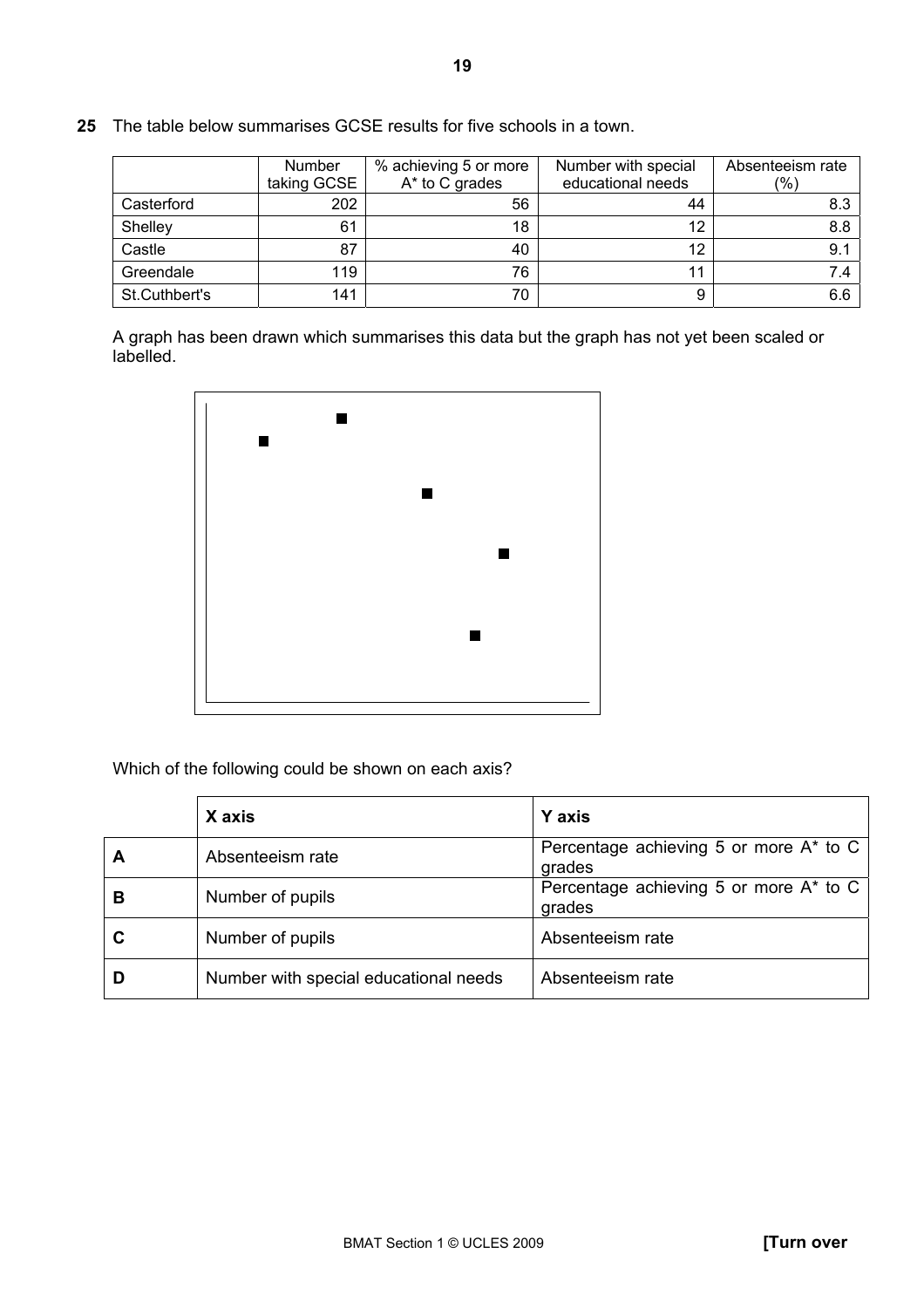**26** Although it has been known for some time that ants are able to make alarm calls using sound, advances in technology have enabled scientists to discover that ants routinely "talk" to each other in their nests. Using miniaturised microphones and speakers that can be inserted unobtrusively into nests, researchers established that ants have a vocabulary and can talk to each other by rubbing parts of their abdomen together, and the queens can issue instructions to their workers.

But these surprising abilities can be exploited by other parasitic insects, who can mimic the ants to make them their slaves. Rebel's large blue butterfly – an endangered species – is a case in point. This species has been found to have learnt to imitate the ants' sounds so successfully that the butterflyís caterpillars are carried by ants into the nests where they beg for food and are fed by the worker ants. When a colony is disturbed the ants will rescue the caterpillars before their own broods. They will even slaughter their own young to feed the caterpillars when food is scarce.

Which of the following can be drawn as a conclusion from the passage above?

- **A** Antsí abilities to make sounds will eventually lead to their extinction as a species.
- **B** Rebel's large blue butterfly is the most notable species to exploit ant colonies.
- **C** Ants are unusual in displaying lack of loyalty to their own young.
- **D**<br>Ants have developed abilities to talk to each other in response to threats from parasites.
- **E** The role of sounds in an ant colony could aid the survival of some species.
- **27** Tim works each day from Monday to Friday. At 5pm each day at work Tim receives 7 tokens. At 1pm on any day at work Tim can exchange a certain number of these tokens for a free meal (which always costs the same number of tokens).

On the morning of Monday 1<sup>st</sup> Tim had 20 tokens. He will take a free lunch on any day that he has enough tokens. The first day that Tim cannot get a free meal is Tuesday  $9<sup>th</sup>$ .

What day of the week will it be on the second time that Tim cannot get a free meal?

- **A** Monday
- **B** Tuesday
- **C** Wednesday
- **D** Thursday
- **E** Friday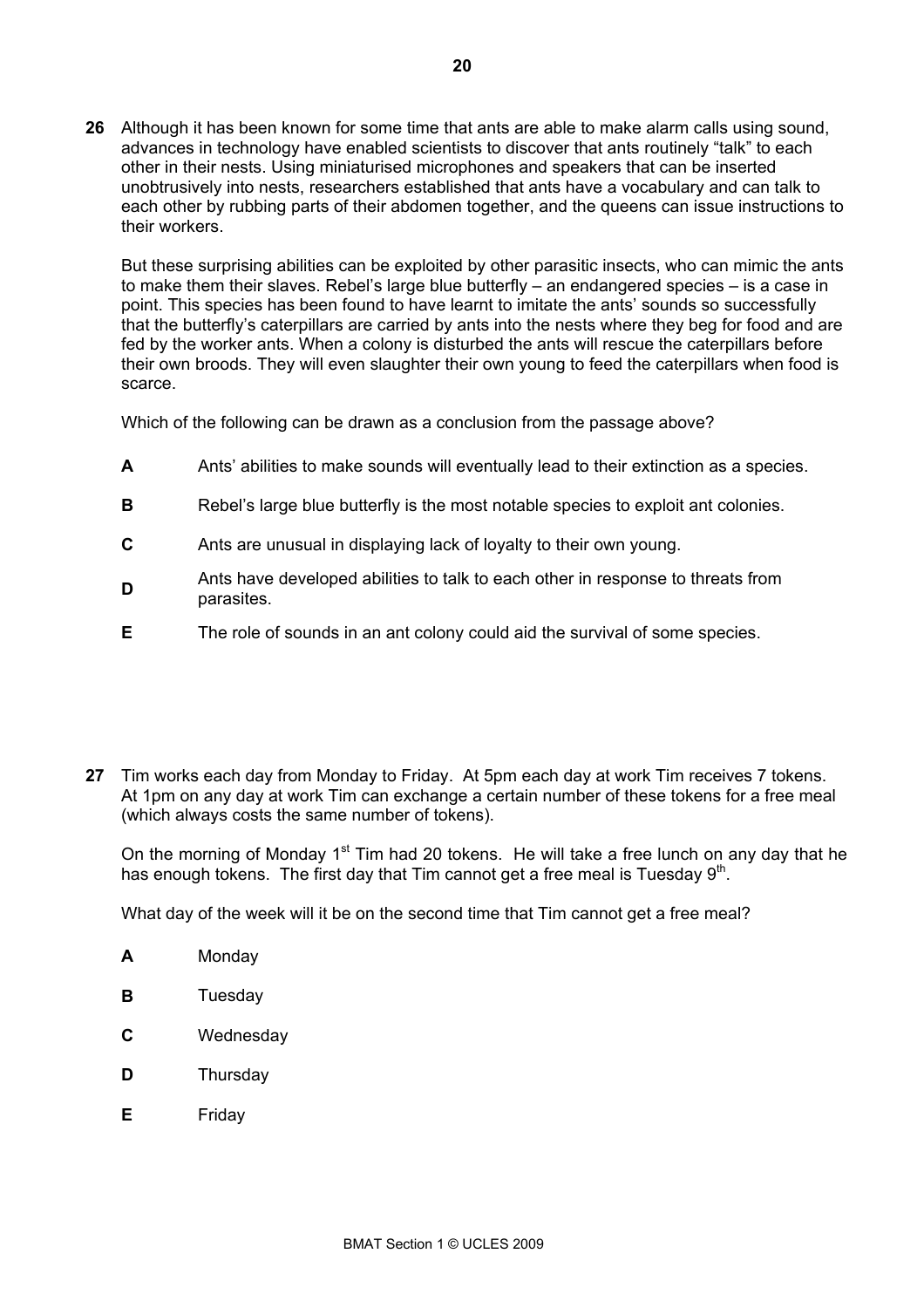**28** For there to be life elsewhere in the universe, there would have to be planets similar to Earth, i.e. small, rocky planets orbiting at the right distance from their star to ensure that they are not so hot that water boils and not so cold that it remains frozen. Until now techniques have not been sensitive enough to detect such planets. The new Kepler telescope is so sensitive that for the first time astronomers will be able to see if there are Earth-sized planets in the 'habitable zone' of their stars - the region where the temperature is right for liquid water to exist at the surface. So if the Kepler telescope finds that such planets exist, we can at last be confident that there is life on planets other than Earth.

Which of the following is the best statement of the flaw in the above argument?

- **A** It assumes that Earth-sized planets will have life forms similar to those on Earth.
- **B**It assumes that the existence of Earth-sized planets in the 'habitable zone' is sufficient for life to exist.
- **C**It assumes that the Kepler telescope will find Earth-sized planets in the 'habitable zone' of their stars.
- **D** It assumes that it is necessary to have highly sensitive equipment to detect the existence of planets.
- **E**<br>It assumes that the presence of liquid water on a planet is not sufficient for life to exist.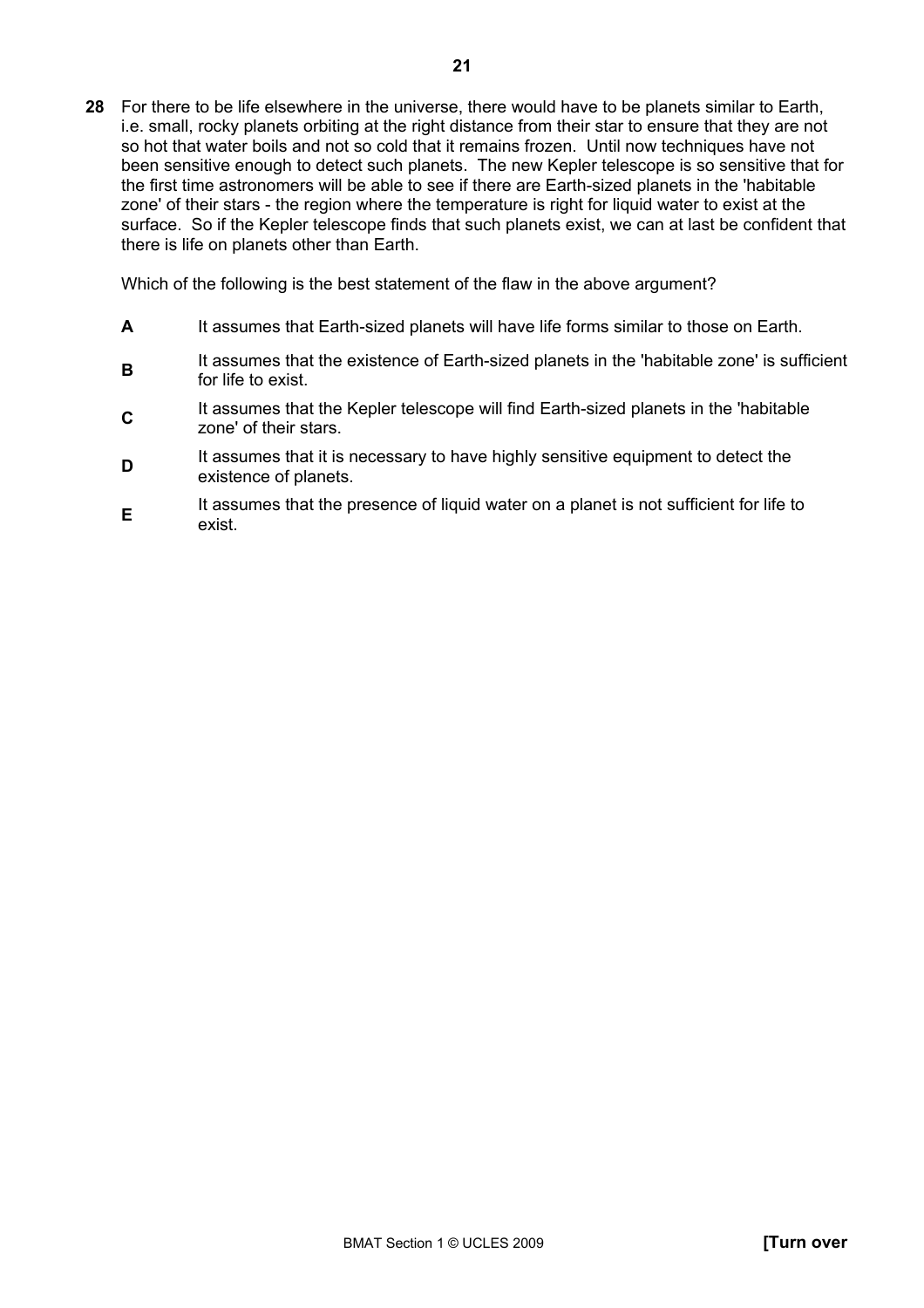**29** A particular company manufactures square floor tiles whose patterns consist of 16 smaller squares of equal size. Two of the smaller square on each tile are black, whilst the rest are white.

When I opened a packet of 12 of these tiles this morning and laid them out as shown below, I thought that they were all different.



On closer inspection, however, I realised that rotation of the relevant tiles would reveal that some are identical to at least one of the others.

How many **different** patterns are there in my packet of 12 tiles?

**A** 4 **B** 5 **C** 6 **D** 7 **E** 8 **F** 9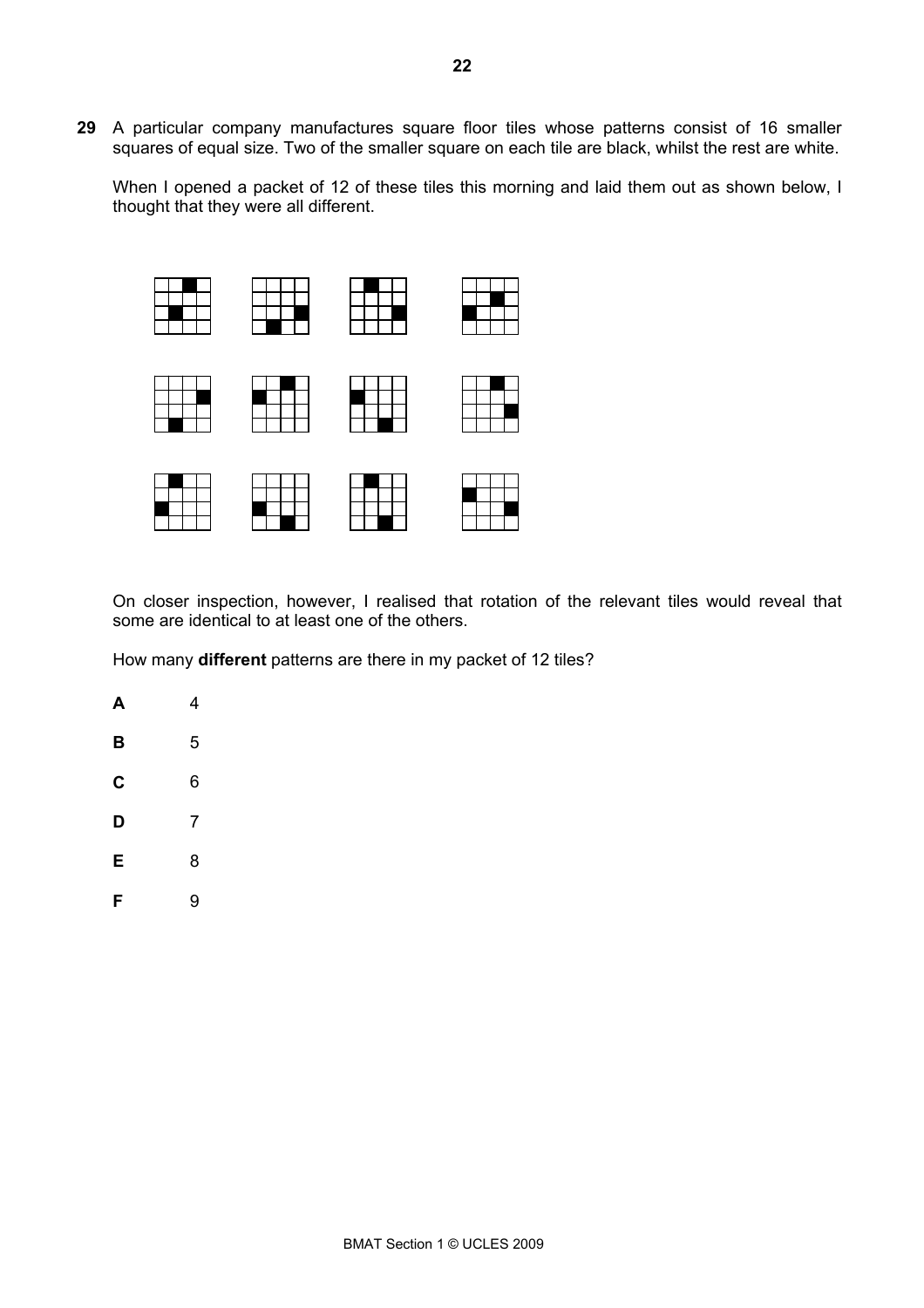**30** It is human nature to try to explain what we observe occurring around us, a process that people engaged in long before physical, biological or social sciences were established as disciplines. The difference between 'common sense' explanations and scientific ones lies in the way the two originate. Everyday observations are haphazard, careless and not systematic, whereas those carried out by scientists endeavour to be specific, objective, well focused and systematic, to the extent that they could be replicated by someone else. While there are few true guarantees, the more systematic and organised the studies we conduct, the more likely they will produce valid explanations that can be used to support decisions.

Which of the following best expresses the conclusion of the passage above?

- **A** Decisions should not be based on common sense explanations.
- **B** Human nature has long preferred informal observation to scientific study.
- **C** The best scientists are those who discount all common sense explanations.
- **D** Common sense explanations are less likely to be valid than those based on scientific enquiry.
- **E** Scientific explanations often support and substantiate common sense explanations.
- **31** One algorithm for controlling the order in which floors are visited for a lift is called SST or "shortest seek time first". It keeps a list of all the floors it is currently requested to visit and, after a stop, it will next visit the closest on its list. If two requests are the same distance away, it goes in the direction in which more floors have requested the lift.

A lift using SST has just stopped at floor 7 and its request list contains floors 0, 4, 10, 14 and 16. Just after it starts moving, a new request comes in for floor 7.

If no further requests come in, how many stops will it make before it reaches floor 16?

- **A** 2
- **B** 3
- **C** 4
- **D** 5
- **E** 6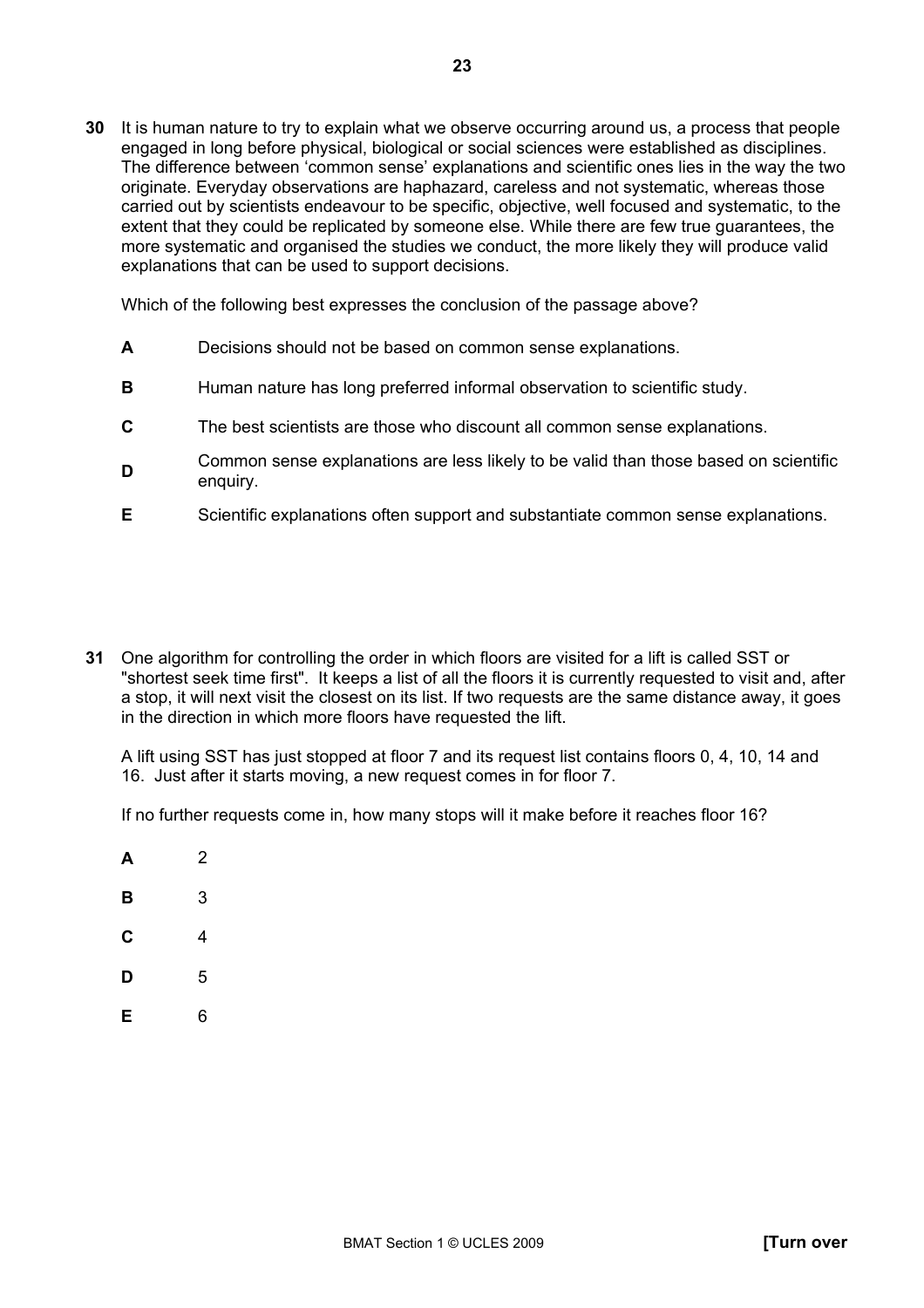#### **Questions 32 - 35 refer to the following information:**

The table below shows the value of the Scottish agricultural production in four sectors from 1994 to 1998.

|                     | £ million    | 1994  | 1995   | 1996   | 1997  | 1998  |
|---------------------|--------------|-------|--------|--------|-------|-------|
|                     | cereals      | 320.0 | 423.3  | 431.9  | 339.6 | 295.8 |
|                     | potatoes     | 119.7 | 229.1  | 120.7  | 81.2  | 117.1 |
| <b>Farm crops</b>   | oilseed rape | 59.6  | 50.3   | 52.8   | 46.5  | 53.8  |
|                     | other        | 4.7   | 4.2    | 5.0    | 5.5   | 5.9   |
|                     | total        | 504.0 | 706.9  | 610.4  | 472.8 | 472.6 |
|                     | vegetables   | 30.0  | 35.4   | 43.3   | 34.5  | 38.3  |
| <b>Horticulture</b> | fruit        | 11.9  | 13.3   | 16.0   | 18.8  | 20.4  |
|                     | flowers etc  | 32.6  | 35.0   | 32.6   | 33.3  | 36.3  |
|                     | total        | 74.5  | 83.7   | 91.9   | 86.6  | 95.0  |
|                     | cattle       | 508.2 | 557.6  | 538.2  | 490.4 | 439.7 |
|                     | sheep        | 244.0 | 273.7  | 255.7  | 245.1 | 237.4 |
| <b>Livestock</b>    | pigs         | 67.7  | 79.2   | 94.2   | 89.9  | 70.2  |
|                     | poultry      | 104.5 | 106.0  | 120.1  | 115.2 | 90.8  |
|                     | other        | 17.8  | 19.6   | 25.3   | 27.4  | 19.6  |
|                     | total        | 942.2 | 1036.1 | 1033.5 | 968.0 | 857.7 |
| <b>Products</b>     | milk         | 285.7 | 291.5  | 300.6  | 268.4 | 236.2 |
|                     | eggs         | 27.1  | 26.4   | 28.1   | 26.9  | 25.6  |
|                     | wool         | 9.9   | 9.9    | 9.7    | 7.7   | 7.4   |
|                     | other        | 3.9   | 3.4    | 2.9    | 3.5   | 4.2   |
|                     | total        | 326.6 | 331.2  | 341.3  | 306.5 | 273.4 |

#### **Scottish agricultural output 1994-1998**

http://www.scotland.gov.uk/deleted/library/documents-w10/ersa-04.htm

#### **Commentary on 1998 figures**

Largely as a result of the strength of the pound at the time, lower prices were experienced due to farmers having to drop their prices for commodities being exported from the UK. Although prices dropped for some inputs, such as fertiliser and animal feed (again as a consequence of the strength of the pound) this was not enough to prevent farming income experiencing a sharp fall. Scottish farm incomes are still above those experienced in 1980, 1985 and 1986.

- **32** Which of the following items showed the biggest percentage change (up or down) from 1997 to 1998?
	- **A** Cattle
	- **B** Pigs
	- **C** Potatoes
	- **D** Wool
	- **E** Vegetables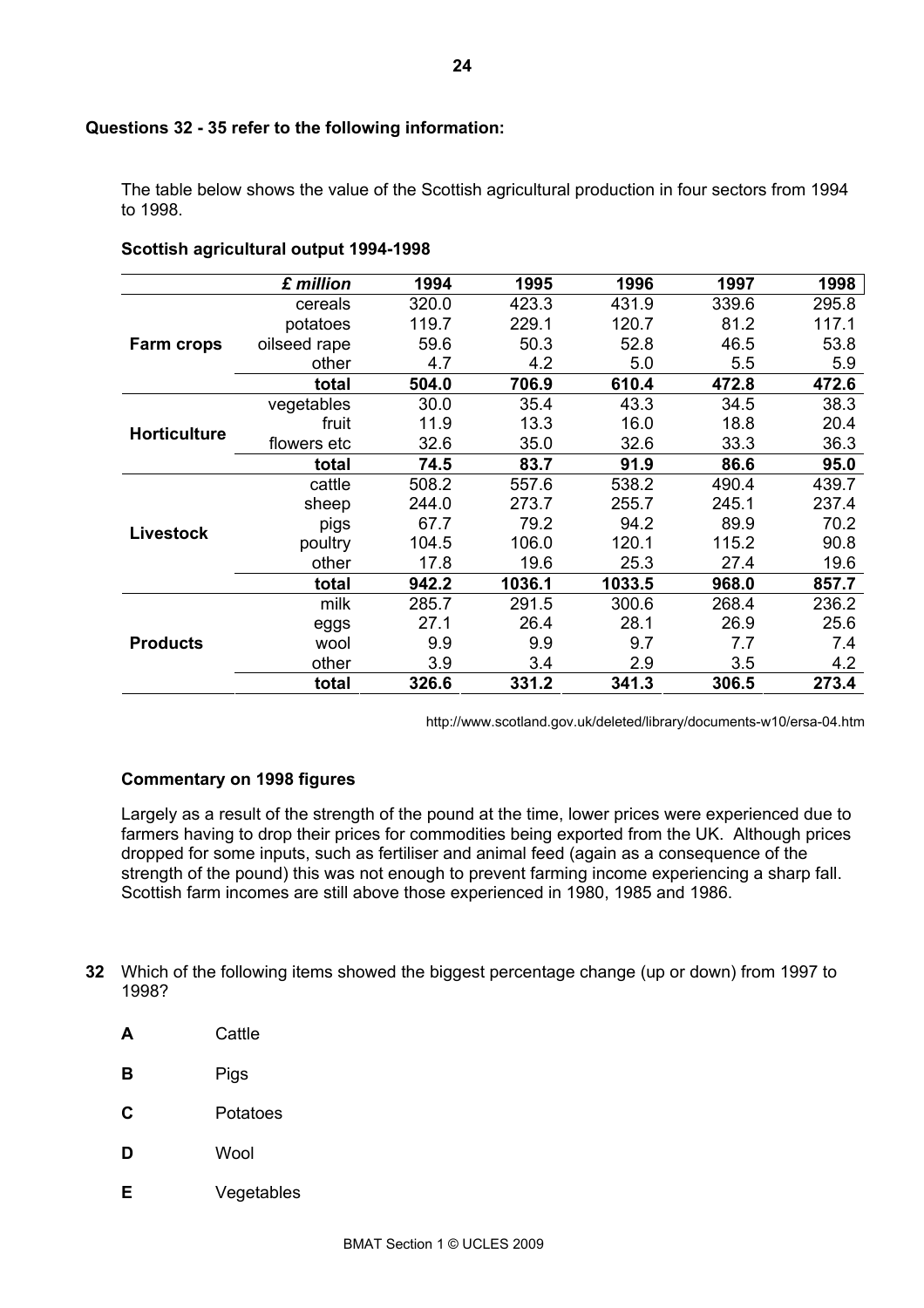- 1994 1995 1996 1997 1998
- **33** The vertical scale of the following graph has been omitted, which sector does it show?

- **A** Farm crops
- **B Horticulture**
- **C** Livestock
- **D** Produce
- **34** Which of the following can safely be concluded from the data given in the table and the commentary?
	- **A**Following a fall in income in 1997, some horticulturists changed production from vegetables to flowers.
	- **B** The price of pigs has risen relative to that of cattle over the period shown.
	- **C** The pound was even stronger in the 1980s than it was in 1998.
	- **D** If volumes of production have not changed a higher percentage of farm crops than horticulture must be sold overseas.
	- **E** Potatoes are the crop of which the highest proportion is exported.
- **35** If the pound fell by 5% in 1998 and the drop in value of sheep was entirely due to this, approximately what percentage of sheep is exported?
	- **A** 3%
	- **B** 5%
	- **C** 8%
	- **D** 37%
	- **E** 63%